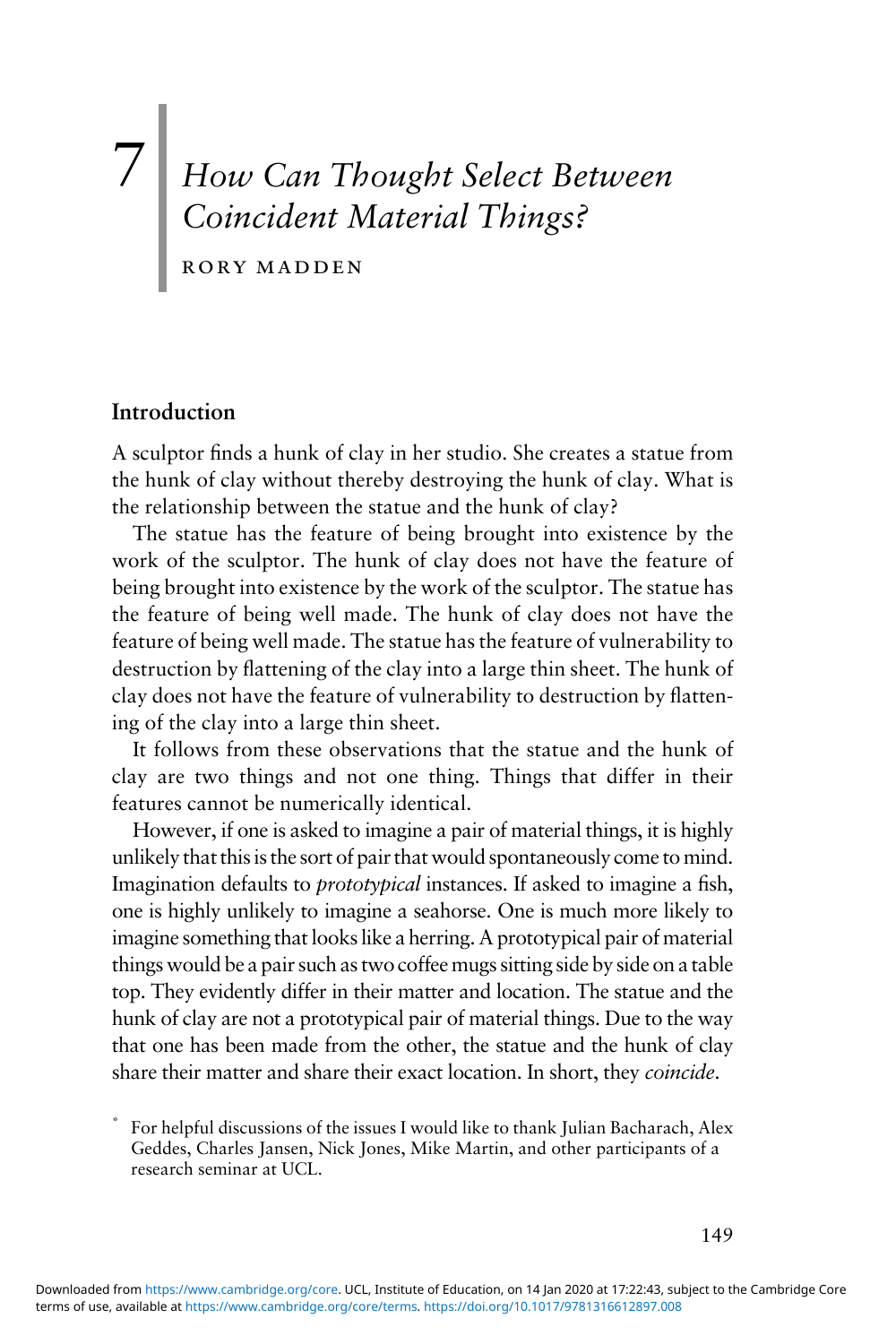If asked, without any special priming, to imagine whether a pair of material things could come to be in the same place at the same time, one is likely to begin by imagining a prototypical pair of material things, that is, a non-coinciding pair of material things. Then one will hit a block when one tries to imagine how they might get from their distinct locations into the same place at the same time. Salient acts of pushing and squeezing would destroy one or both things before they could come to be in the same place at the same time. Prototypical pairs of material things physically exclude each other. They cannot coincide.

To the extent, then, that our intuitive responses depend on our imagination and our imagination defaults to prototypes, there will always be something strange or unintuitive sounding about the view that distinct material things can coincide. But of course, this is not serious evidence against the view, any more than our tendency to imagine prototypical fish is serious evidence against the view that seahorses are fish. Call the thesis that distinct material things may coincide at a time pluralism. Call the thesis that distinct material things may not coincide at a time monism.<sup>1</sup> Are there more serious reasons to dislike pluralism and to favour monism?

A potentially more serious difficulty for pluralism goes by the name of the 'grounding problem'. The grounding problem, in general, is the difficulty of explaining, or grounding, the putative differences between coincident material things, given that they have so much underlying in common.2 For example, a standardly posed aspect of the problem is this: given that the statue and the hunk of clay share the same underlying microphysical parts, intrinsically configured in the same way and situated in the very same environment, how could one thing, but not the other, have the power to resist destruction by flattening? In virtue of what could two things, otherwise so similar, differ in this broadly modal respect?

In order to develop this challenge into a serious argument, the opponent of pluralism is likely to need to rely on a strong metaphysical principle about the supervenience of a thing's macroscopic level properties upon the properties of its very small parts. While I cannot defend the point here, I believe the pluralist can reasonably deny such a principle.

My aim in this essay is to explore an aspect of the grounding problem for pluralism that does not rely on such a principle. The difference that

<sup>&</sup>lt;sup>1</sup> I borrow the terminology of 'pluralism' and 'monism' from Fine 2003.<br><sup>2</sup> The name 'grounding problem' is from Bennett 2004. Earlier presentations of the problem can be found in Sosa 1987 and Burke 1992.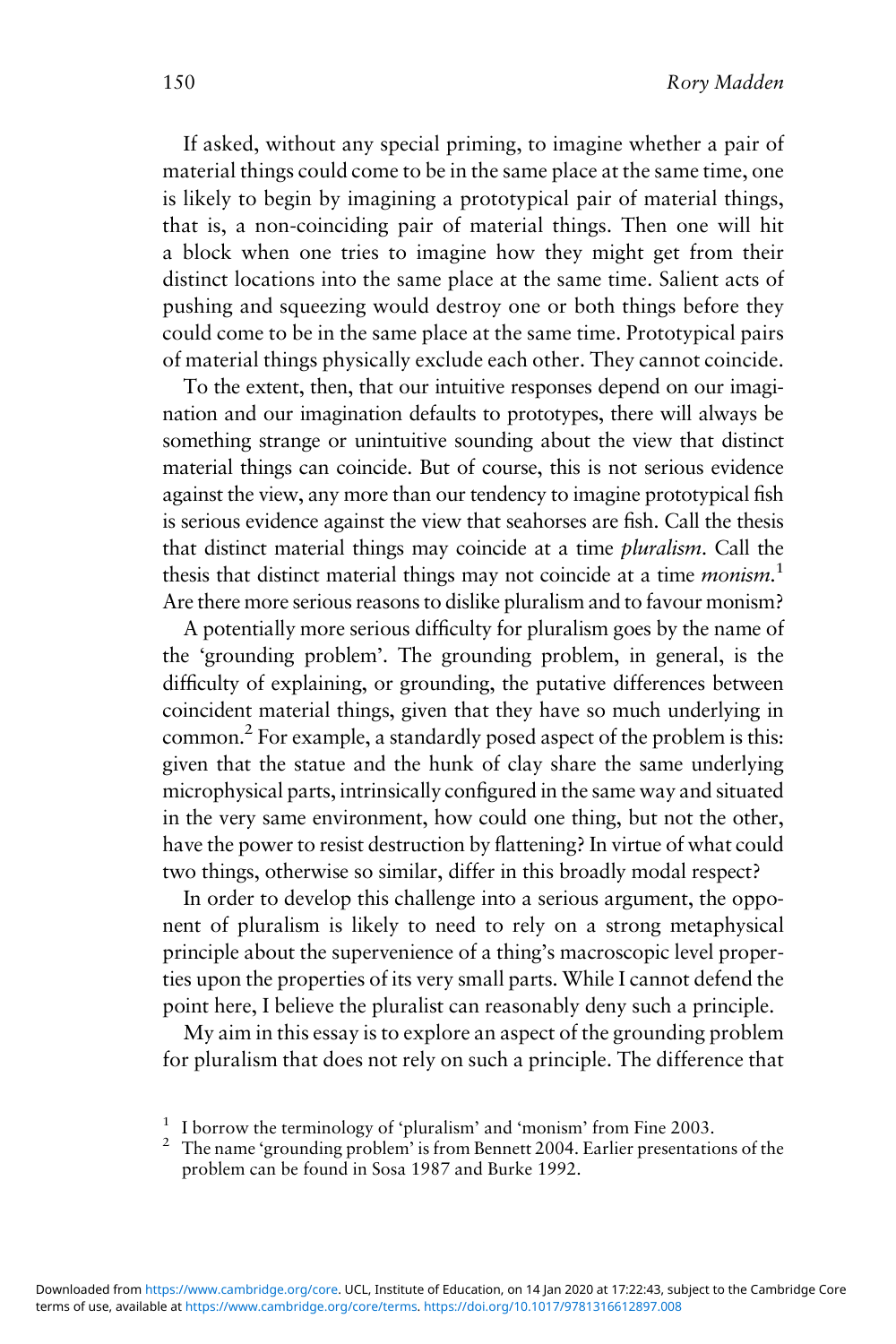calls for explanation is this. Suppose that one goes to a sculpture gallery. Looking at a certain statue one comes to think that it is nicely made. According to the pluralist, however, there is a second material thing, the hunk of clay, which also lies in the direction of one's gaze. How is it, then, that my thought comes to focus on the one but not the other material thing? What grounds the pairwise difference with respect to the relational property of being the object of my thought, given the otherwise extensive similarity of the pair? Let us call the problem of explaining how a subject may think of one of a pair of coincident material things the selection problem.

I begin in the next section by reviewing a traditional sortalist approach to the selection problem. I will discuss some standard counterexamples to sortalism and criticise some broadly sortalist replies to these counterexamples. The shortcomings of sortalism have motivated a number of writers recently to propose what I will call in the following section a *perceptualist* alternative, according to which perception alone can suffice to resolve the object of thought in cases of material coincidence. I criticise this approach and draw out some consequences about visual experience. In the final main section of the essay, I propose an epistemic solution to the selection problem, distinct from both sortalist and perceptualist approaches.

## Sortalism

Sortalism is the view that a thinker can think about an individual object only if the thinker correctly classifies the object according to its sort. An object's sort is a universal feature, typically picked out by a common noun such as 'horse' or 'set'. In contrast with a qualitative feature such as redness, a sort is held to be a feature that determines a principle for counting objects with that feature. A sort determines what Frege (1884: §62) called a 'criterion of identity'.

While the view that determinate reference to an object requires a grasp of its criterion of identity has its roots in Frege's discussion of numbers and other abstract objects, sortalism has also been asserted in various distinguished twentieth century discussions of the possibility of reference to material things (Quine 1950; Strawson 1959, ch. 6; Dummett 1973, ch. 16; Wiggins 2001). Indeed, sortalism has frequently been motivated as a solution to something very like our selection problem. Here is Quine seeking an explanation of how one can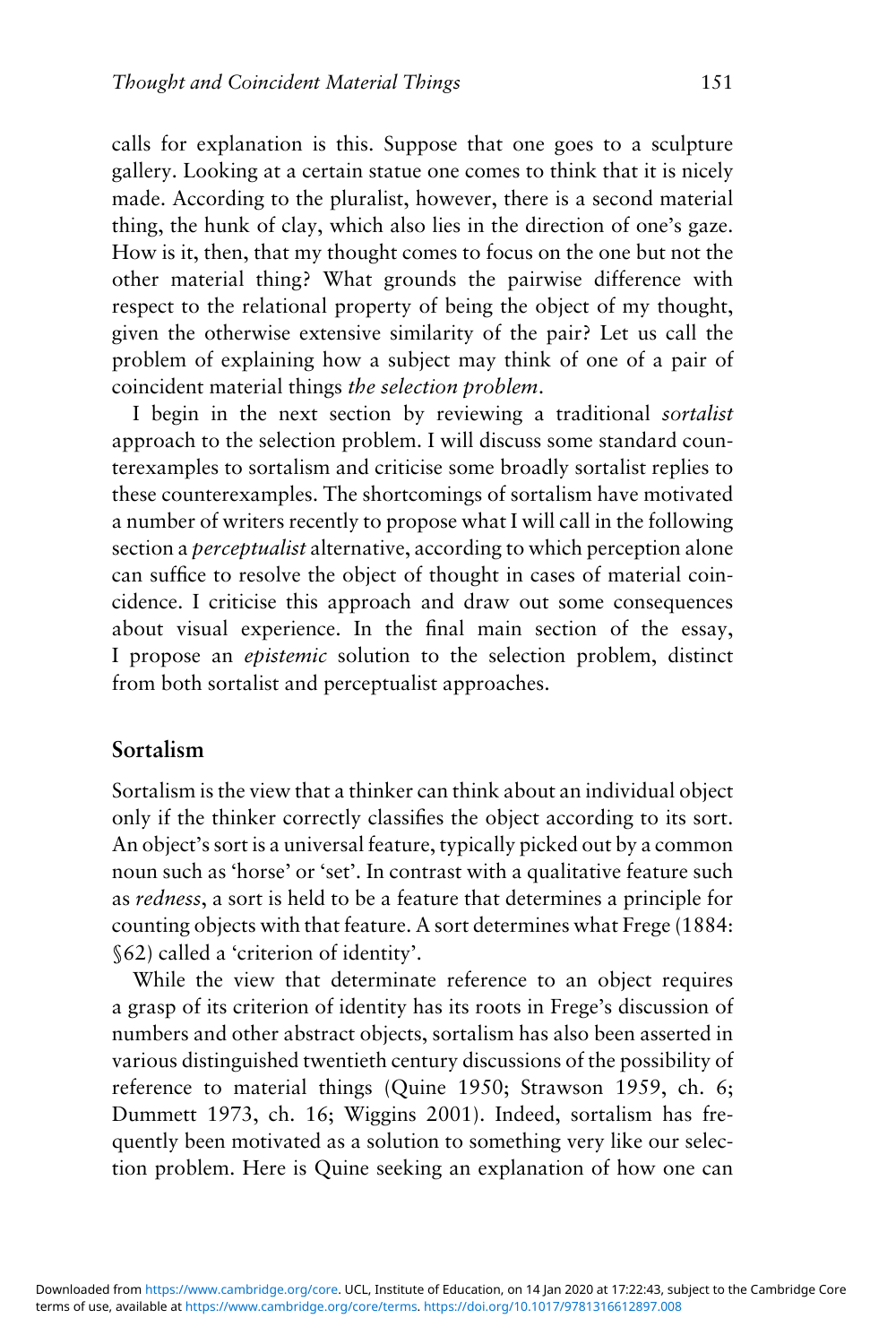refer to a river, rather than, say, the particular portion of water that constitutes the part of the river in one's immediate vicinity:

Pointing is of itself ambiguous as to the temporal spread of the indicated object. Moreover, even given that the indicated object is to be a process with considerable temporal spread, and hence a summation of momentary objects, still pointing does not tell us which summation of momentary objects is intended, beyond the fact that the momentary object at hand is to be in the desired summation. Pointing to  $a$ , if construed as referring to a time-extended process and not merely to the momentary object a, could be interpreted either as referring to the River Caÿster of which a and b are stages, or as referring to the water of which  $a$  and  $c$  are stages, or as referring to any one of an unlimited number of further less natural summations to which *a* also belongs [ $\ldots$ ] Such ambiguity is commonly resolved by accompanying the pointing with such words as 'this river', thus appealing to a prior concept of a river as one distinctive type of time-consuming process, one distinctive form of summation of momentary objects. (Quine 1950:  $622-3$ )<sup>3</sup>

More recently, Wiggins raises a selection problem for the view that merely pointing towards an object in a location could be enough to select an object of thought:

There will exist too indefinitely many items with too many distinct principles of identity and persistence which you might find in that place – the thing, the parcel of stuff that makes up the thing, and the mereological sum of all the components of that parcel, to name but three. (Wiggins 2001: 150 n. 13)<sup>4</sup>

Wiggins's solution to the problem constitutes the psychological, or cognitive, component of his complex views about the 'sortal dependency of individuation':

- Notice that Quine's claim in this passage is only that appeal to a prior concept of a sort is a common way to resolve the ambiguity. He is not claiming that it is the only way. An alternative, he goes on to suggest, is that a thinker without a prior concept may eventually resolve the ambiguity by cottoning on inductively to a criterion of identity that strikes him as naturally unifying a series of things ostended for him (Quine 1950: 623). But even if a prior concept is not required, for Quine it remains the case that determinate reference awaits the thinker's grasp
- of a correct criterion of identity. <sup>4</sup> I take it that a parcel of matter, of which our hunk of clay is an example, is distinguished from the mereological sum of its components by some requirement of integrity. A mereological sum, being defined solely in terms of its parts, need not be integrated, but may exist entirely scattered. I ignore mereological sums henceforth in this essay, focusing only on kinds that figure in ordinary thought, such as animals, artefacts, and hunks of matter.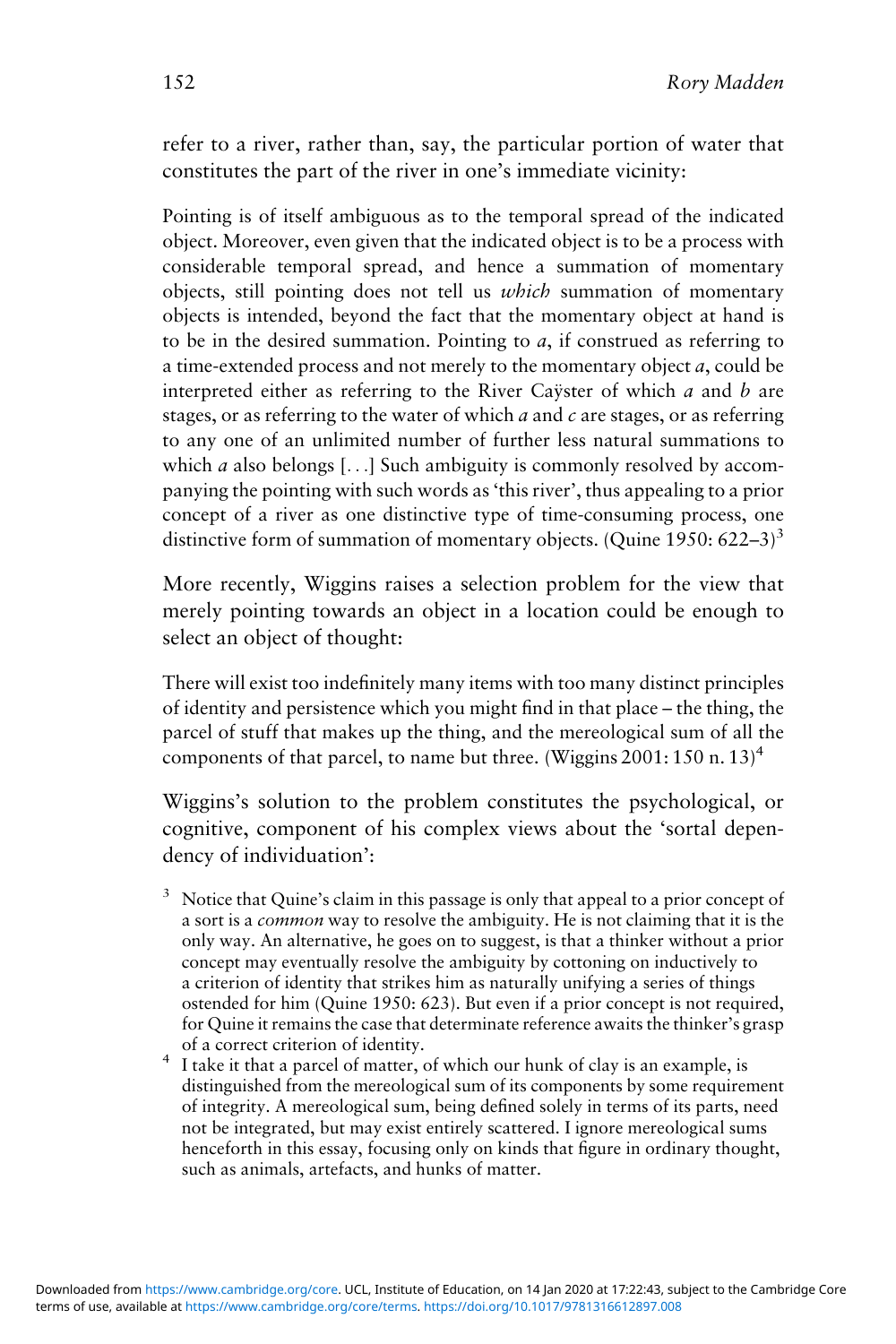For a thinker to single out or individuate a substance, there needs to be something about what he does, something about his *rapport* with  $x$  or his relational state towards  $x$  and his practical sensibility in relation to  $x$ , which  $\ldots$  sufficiently approximates to this: the thinker's singling x out as x and as a thing of a kind f such that membership in f entails some correct answer to the question 'what is  $x$ ?' (Wiggins 2001: 7)

Although there are subtleties in Wiggins's statement, we can again see the idea that singling out a thing requires more on the part of the thinker than merely pointing or looking at a location. In addition, the thinker must, in some way, grasp the kind or sort of the thing in question.

Wiggins's statement also presents a useful opportunity to clarify the sortalist claim that a thinker can think about an individual object only if the thinker correctly classifies the object according to its sort.

Suppose that I formulate the following definite description: 'the first object Donald thought about when he awoke yesterday morning'. Was it his wife, his new golf club, a prize-winning trout? I have no idea. Suppose it was his new golf club. Then in some sense the golf club is in fact the object of my description. It is the thing that fits the description that I have framed. But I have not myself classified it according to the sort of thing it is. I have no opinion about its sort. Is this a straightforward counterexample to sortalism?

This problem draws attention to Wiggins's emphasis on requirements for a thinker to 'single out' or 'individuate'. Wiggins explains the achievement he has in mind:

To single  $x$  out is to isolate  $x$  in experience; to determine or fix upon  $x$  in particular by drawing its spatio-temporal boundaries and distinguishing it in its environment from other things of like and unlike kinds (at this, that and the other times during its life history); hence to articulate or segment reality in such a way as to discover x there [ $\dots$ ] And one may well refer to x, of course, without in our primary sense singling out  $x$  at all. (Wiggins 2001: 6)

So, the condition that one singles  $x$  out is relatively strong. One could, as above, frame a description (which is 'about' x insofar as its truth or falsity in fact turns on the condition of  $x$ ) without thereby in any intuitive sense isolating  $x$  in experience. In what follows, I shall understand the notion of 'thinking about an object' as it features in sortalism relatively narrowly, as an achievement involving Wigginsian singling out. I won't try to make Wiggins's metaphors more precise, but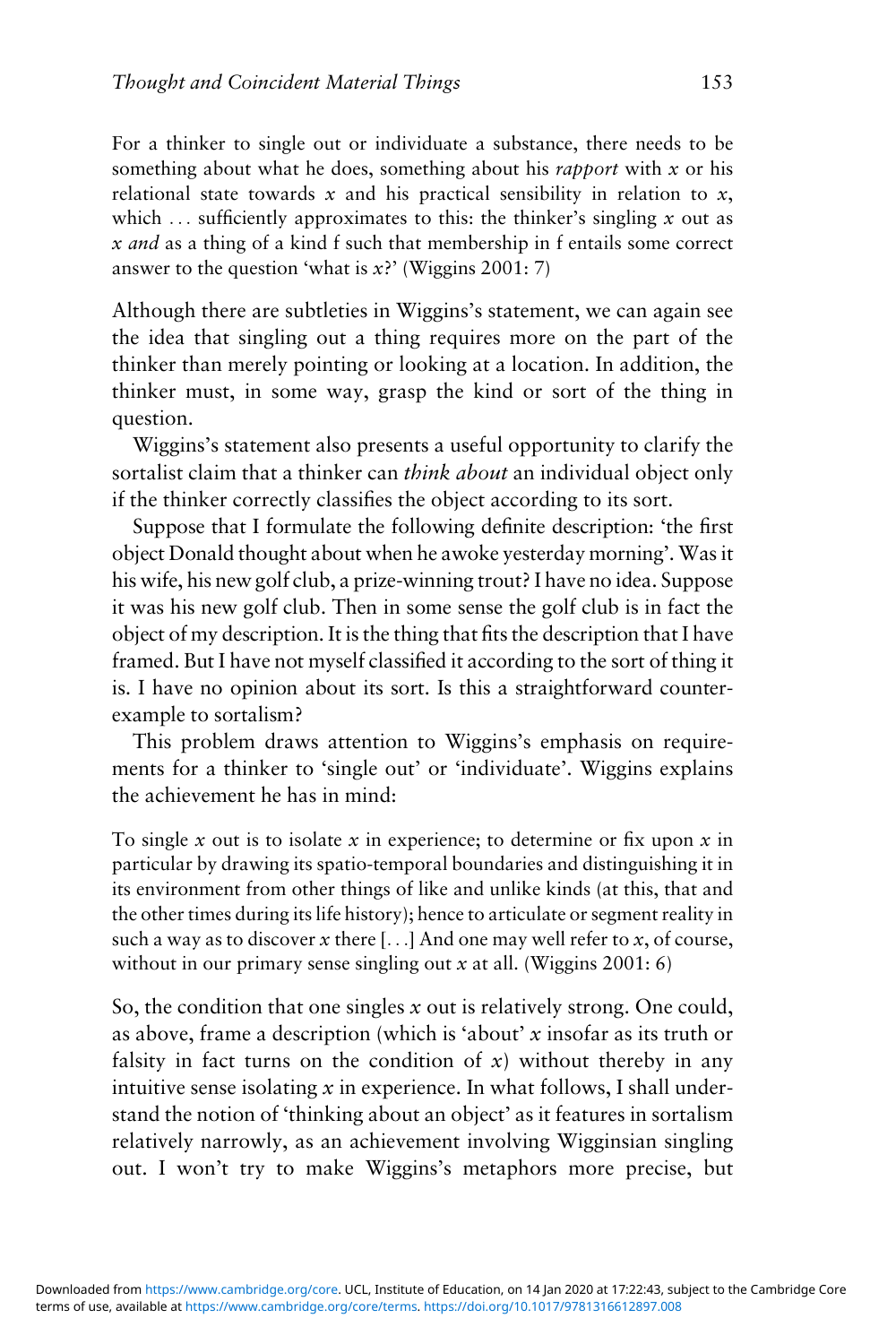a paradigm of thinking about an object in this sense will be a perceptual demonstrative thought, an episode of thinking directed by perception onto an object present, prototypically expressed by a demonstrative pronoun 'this'.

Even understood more narrowly, the sortalist claim seems vulnerable to counterexamples. It seems quite possible to single out and thereby think about an object that one has not correctly classified according to its sort  $^5$ 

Suppose that one is given a mystery object to look after: one is unsure whether it is a large tightly curled-up crustacean, a sculpture or a fossil. One puts it on the mantelpiece. It seems obvious that one can single it out and think about it as 'this' while remaining entirely neutral about its sort.

One can also make mistakes about the sort of object one is singling out. Suppose in the sculpture gallery one mistakes a dozing security guard for a statue. Again, it seems intuitive that one could single him out and think about him while failing correctly to classify him according to his sort.

How can the sortalist respond to such cases? Setting aside the unappealing option of denying that the thinker really singles out an object, the remaining options must develop in one way or another a suitably permissive understanding of 'correctly classifies the object according to its sort'. I will consider three such options.

Wiggins's paradigmatic sorts are Aristotelian secondary substances such as *horse* or *man*. But one response is to understand sortalism to require correct classification at only some higher or more abstract level. Lowe, for example, has defended a variant of sortalism that he calls categorialism.<sup>6</sup> According to categorialism, 'a thinker can single out an object only if he or she grasps, at least implicitly, some categorial concept under which he or she conceives the object in question to fall ... such categorial concepts would be the concept of an animal, a material artefact, and ... a geographical prominence' (Lowe 2013: 11).

Lowe's categorialism, while somewhat permissive, does not fare any better with the two problem cases given. The neutrality and error in these cases are transcategorial. In the first case, one is neutral between

<sup>5</sup> For the following style of counterexample to sortalism see Ayers 1974; Hirsch 1982, ch. 3; Campbell 2002, ch. 4; Snowdon 2009. <sup>6</sup> Lowe 2007; 2013, ch. 2.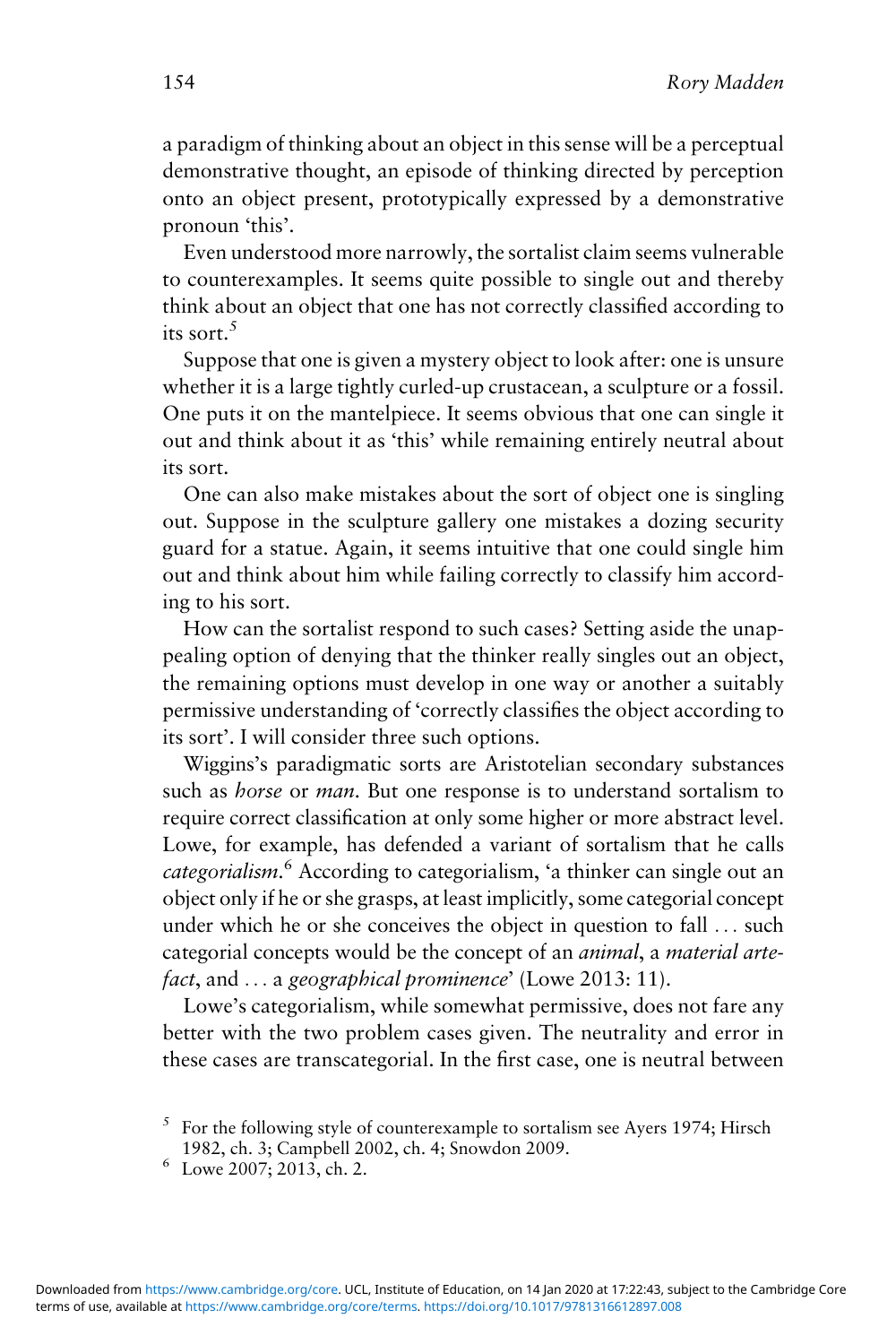animal and material artefact. In the second case, one mistakes an animal for a material artefact. In neither case does the thinker correctly conceptualise the thing according its broad category.7

In the face of this, the sortalist might try ascending even higher up the hierarchy of subsuming classifications, to a transcategorial level, which includes, say, material thing. For it will be noted that in each of the problem cases one still correctly takes the object of thought to be a material thing, even if one does not get its specific category right.

There are two difficulties with this move. First, this highly permissive requirement for correct classification appears still to face counterexamples. Suppose that one mistakenly takes for a statue what is in fact a clever hologram among a group of statues. It seems obvious that one could still single out the hologram and think the (false) thought 'that is a statue', despite failing to classify it correctly at even this high level. The correct high-level classification would not be *material thing* but perhaps something like purely optical object. A converse error is also possible: one could take for a hologram what is in fact a glass statue. Finally, one could be simply neutral as to whether it is a material thing or not and refrain from classifying it either way.

The second difficulty is more local to present concerns. As soon as sortalism is framed at the level of material thing or higher, it becomes difficult to see how sortalism can solve the selection problem for pluralism. In the basic case used initially to pose the selection problem, both the statue and the hunk of clay are material things. In one version of the case, the thinker classifies the object of thought correctly as a statue, so sortal classification might in principle explain selection. But suppose the case is varied so that the thinker wrongly takes the statue for a human being. It remains, it must be said, strongly intuitive that the thinker, in thinking 'that is a human being', would still be singling out the statue rather than the hunk of clay and mistaking the statue for a human being. The thinker is correct in taking the statue to be a material thing, but the problem is that this correct high-level classification on the thinker's part does not discriminate between the statue and the hunk of clay. The hunk of clay is also a material thing. Hence it cannot be explaining the selectivity of thought in this case.

 $7\,$  Lowe swallows the implausible consequence that in such cases one fails to think about the object in question.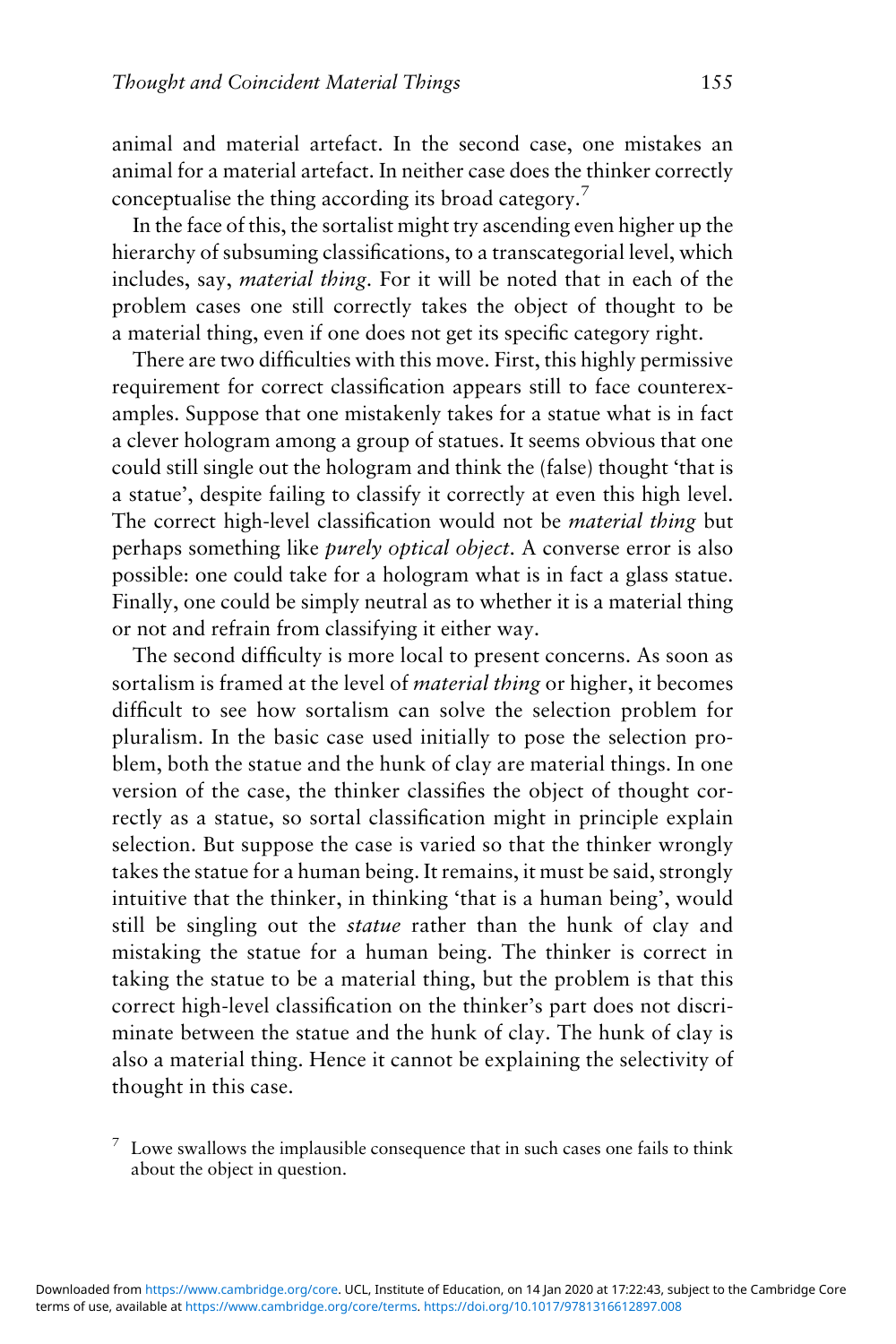The second and third sortalist replies to cases of neutrality and error are similarly idle when it comes to explaining the selectivity of thought.

The second reply turns on the plausible point that thought and knowledge are sensitive to mode of presentation. I can know that this man is wearing a hat without knowing that Smith is wearing a hat, even if this man is Smith, for I could fail to know that this man is Smith. In this case a particular individual is presented in more than one way. Universal sorts or kinds can also be presented in more than one way. Talk of correctly 'classifying' an object according to its kind suggests that the object's kind is presented to the thinker in a contextindependent way that somehow places it in a larger system of contextindependently presented kinds, if not via Linnaean binomials like Homo sapiens or Equus ferus then simply via 'human being' or 'horse'. But one could instead refer to a sort in a context-dependent, demonstrative manner as this sort. This is the possibility exploited in a Putnamian deictic account of reference-fixing for natural kind terms in the primal situation of ignorance of the kind's real nature, for example in fixing the reference of 'gold', in a situation of ignorance of its atomic structure, as simply this stuff.<sup>8</sup>

This point yields the following sortalist response to the problem cases of neutrality and error. Although the thinker fails to think the correct classificatory thought ('this is a statue', say), the thinker could still correctly classify the object as an object of *this* sort; the thinker could still think the correct classificatory thought 'this thing belongs to this sort'. So the cases are no longer clear counterexamples to the sortalist thesis that a thinker must correctly classify the object of thought according to its kind.<sup>9</sup>

Even if this move saves the letter of sortalism, the selection problem remains intractable. The difficulty is that ostension of kinds and other universal features appears to be dependent upon ostension of instances of the feature in question. For example, the salient way to pick out that colour is by ostending an individual that instantiates the colour. Now, take the case of the thinker who mistakes a statue for a human being. Given that the thinker can single out the individual statue, the thinker is

counterexamples on behalf a version of sortalism. In more recent work, she appears to have abandoned sortalism (2015: 131–6).

<sup>&</sup>lt;sup>8</sup> Wiggins emphasises that our conception of a natural kind can be deictic (2001: 77–90).<br><sup>9</sup> Dickie (2011: 53–4) appeals to ostensive knowledge of kind in reply to similar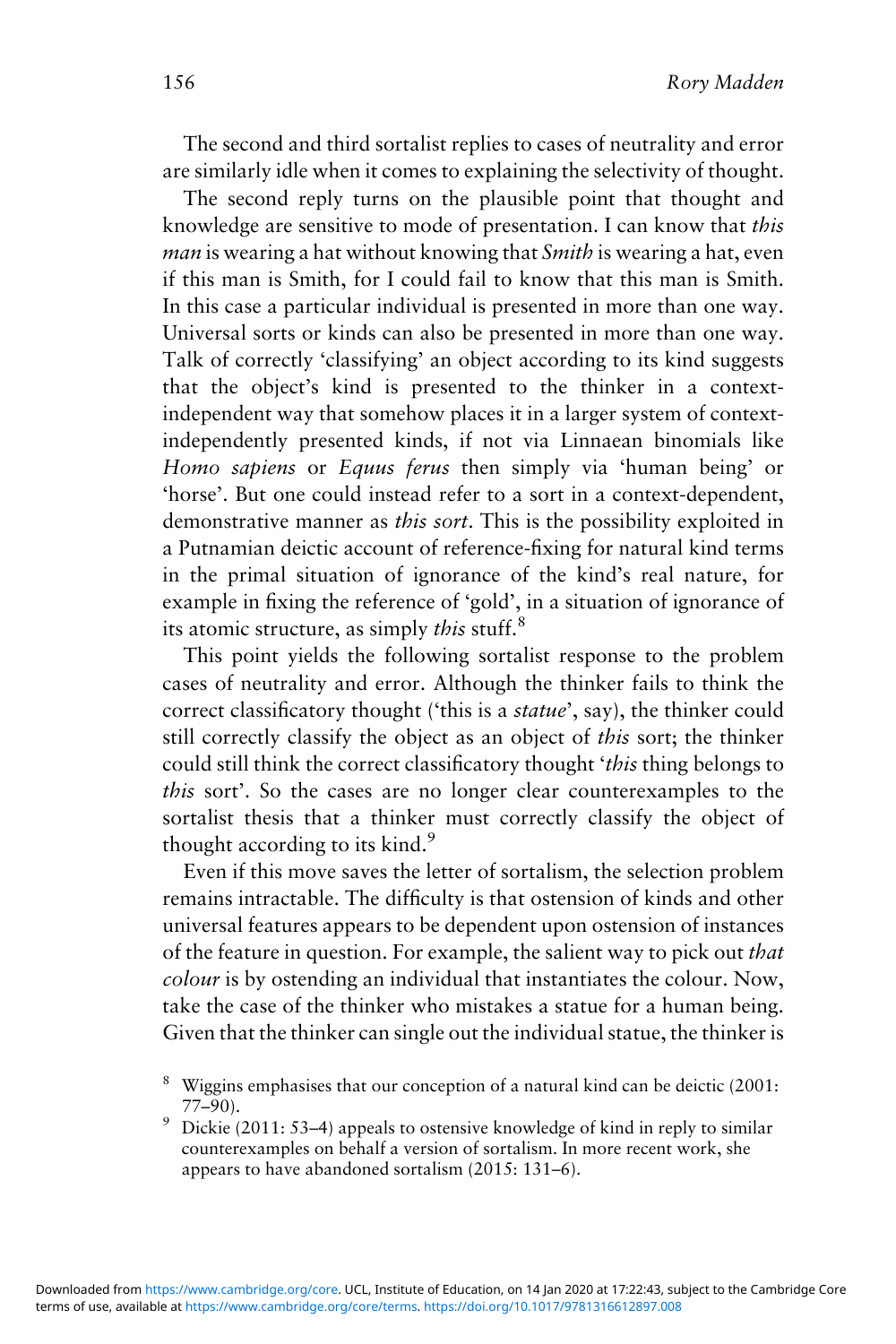thereby put in a position to demonstrate its universal kind and to correctly classify it as a thing of this sort. But the problem was to explain how the thinker can single out the individual statue in the first place. The possibility of ostension of kind seems not to explain this, but on the contrary to be explained by the thinker's singling out of the individual which instantiates the kind.

Would it help the sortalist to insist that the possibilities of demonstrative reference to sort and demonstrative reference to individual object stand in a relation of 'mutual dependence' (Wiggins 1980: 219)? It is difficult to see how this could help. Stay with the subject who singles out a statue as *this* while mistaking it for a human being. Suppose, as Wiggins suggests, that thought of the statue as this (individual) and the thought of its sort as this (sort) arise coevally, as mutually dependent parts of a single package. The question remains: how is it that these two mutually dependent demonstrative thoughts arise together, rather than two mutually dependent demonstrative thoughts referring respectively to the individual hunk of clay and to its general sort hunk of matter? The selectivity of thought remains unexplained.

The third reply is suggested by Wiggins's remark that in cases of ignorance, where one lacks any 'in the context informative' answer to the question 'what is it?', the presence of the thing would still give the thinker 'assurance that (∃f) (f is a well-defined thing kind, and this strange thing belongs in f)' (Wiggins 1980: 218). In other words, even if there is no kind such that one correctly thinks that the thing is of that kind, one may still be correct in thinking the existential thought that there is some kind such that the thing is of the kind.

Suppose that sortalism is weakened to require as a condition of singling out an object of thought only this minimal general correctness about sort. Then sortalism may well be true. But this move, perhaps even more obviously than the appeal to ostensive knowledge of kind, leaves it mysterious how sortalism could explain how the thinker's thought selects between the statue and the hunk of clay in a case of error or neutrality. The two material things are after all both things of some kind.

#### Perceptualism

Our counterexamples to sortalism, in which it seems intuitive that a thinker is singling out an object despite failing to classify it correctly,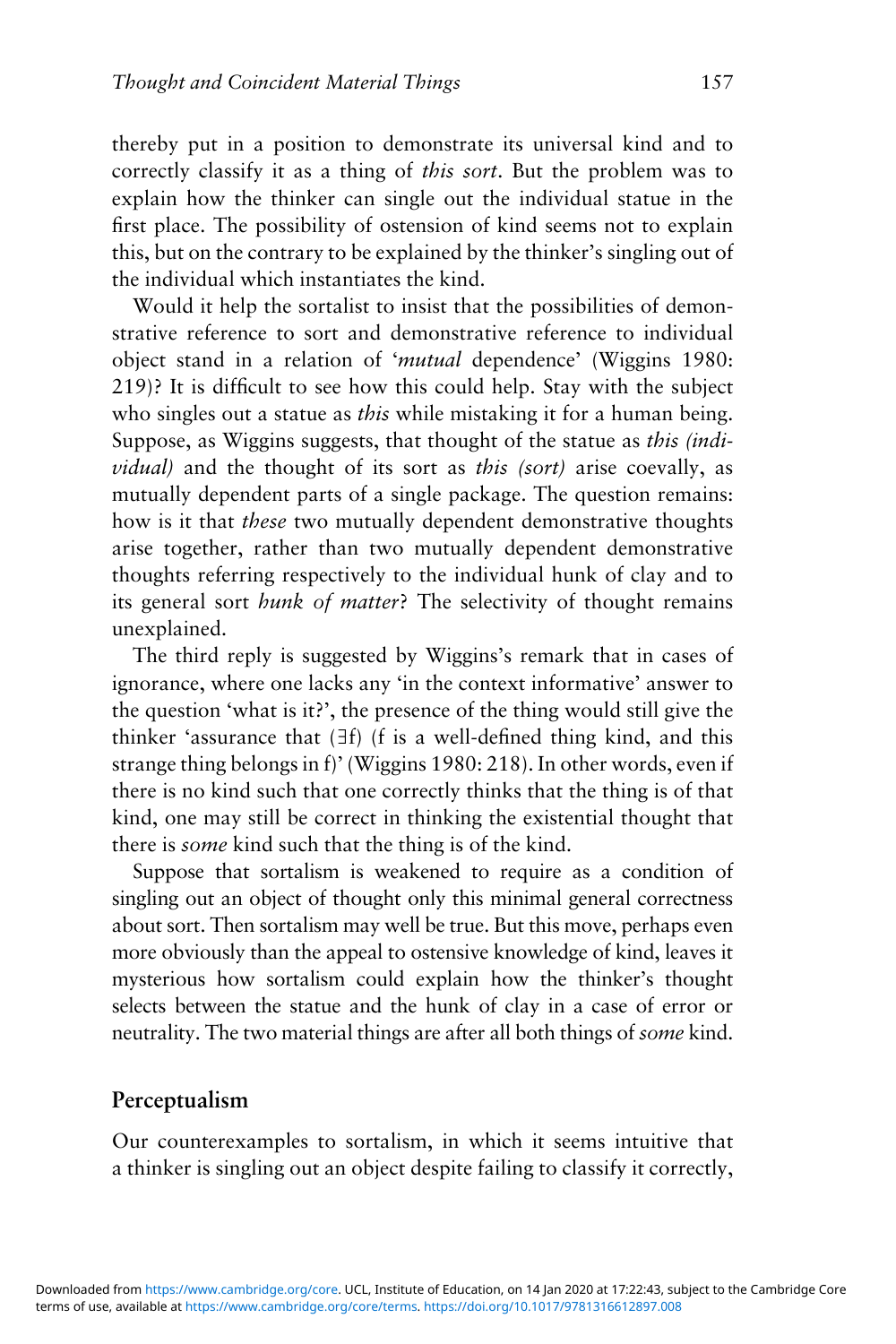are notably examples in which the subject sees the object in question. Counterexamples to sortalism involving thoughts about imperceptible abstract objects, like sets or numbers, do not so readily come to mind and, as we shall see in the following section, sortalism may be closer to the truth when the thesis is restricted to such things. So a natural proposal, one in fact popular among recent opponents of sortalism, is to claim that perceptual experience can suffice to resolve ambiguity of thought about ordinary concrete things in our environment, without the need for supplementation by correct sortal classification.

Recent developments in vision science have encouraged some writers to this position. The Quinean problematic seems to presuppose that pointing or attending unsupplemented at best serves to focus upon some matter-filled, or quality-filled, region in the thinker's line of sight. If so, then in order to single out determinately just one of the multiple objects passing through that region, one must appeal to a further mechanism of conceptual selection. But in fact, 'locationbased' theories of visual processing have made room in recent years for 'object-based' theories. The consensus now seems to be that preconceptual visual processing can deliver experience of a scene already segmented into 'visual objects', where a visual object is some common bearer of a range of visible properties, tracked through changes in its location and other properties, with a speed and efficiency characteristic of low-level or pre-attentive processes.<sup>10</sup>

This has suggested to writers such as Campbell that 'the work that [sortalism] allots to grasp of sortal concepts ought rather to be assigned to the principles used by the visual system in binding together the various characteristics of a single object' (Campbell 2002: 71). Dickie is an ally in this cause:

The empirical evidence ... undermines ... the claim that conceptually unaided mental or physical pointing is ambiguous. For this evidence suggests that our pre-conceptual processing parses the visual field into visual objects. So it suggests that the boundaries that proponents of the traditional argument think sortal concepts draw are already there in the pre-conceptual deliverances of our perceptual systems. (Dickie 2011:  $41$ )<sup>11</sup>

- 
- <sup>10</sup> See Pylyshyn 2003, ch. 4 for a review of evidence.<br><sup>11</sup> Similar claims are made on behalf of perception by Rachel Goodman: 'My suggestion is that the sortalist is wrong to think that picking out a particular object for thought requires employing a property concept (in particular, a sortal concept) as part of one's act of individuation. Rather, we should recognize that,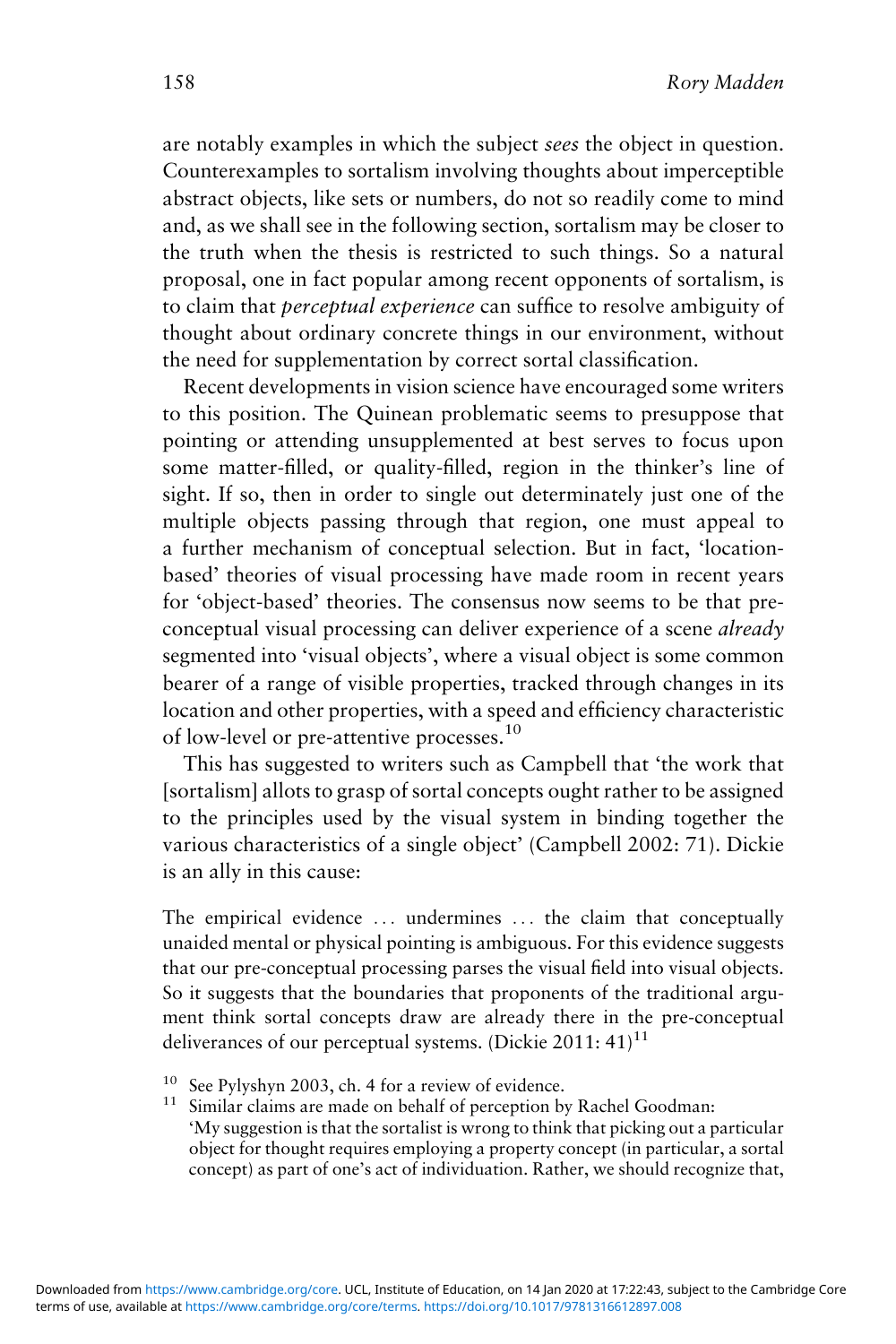If these writers are correct about the empirical evidence, then the evidence only confirms what for other writers is simply the result of commonsense reflection on our experience of the world. Ayers, for example, takes it to be obvious that 'typical material objects or things are the naturally discrete and unitary objects presented in animal experience' (Ayers 2005: 535). An ordinary object 'does not wait to be sliced out of reality by some human concept. It is presented to us as the unitary and discrete individual that it is' (Ayers 1991: 194). Snowdon criticises the sortalist solution to the selection problem for overlooking 'the possibility, to my mind quite plausible [...] that our perceptual experiences have a character that directs our object-oriented thought onto one rather than another object present' (Snowdon 2009: 268).

I want to argue that this perceptualist approach to the selection problem is not in fact promising. I'll begin with a clarification about what perceptualism needs to achieve. It should be agreed on all sides that ordinary sorts such as dog or statue can be recognised on the basis of vision. Furthermore, sortal categorisation is sometimes reasonably regarded as'perceptual', for more than one reason. First, as the familiar duck–rabbit demonstration highlights, such categorisation can, at least in some sense, make an introspectable difference to the phenomenology of the subject of a visual experience. Second, categorisation of stimuli as falling under ordinary sorts can be achieved on the basis of remarkably brief stimuli, presentations shorter than the shortest recorded blink of the eye. It is arguable that this speed of processing simply does not leave time for the intervention of top-down influence from central cognition. The sortal categorisation here must be the output of a relatively early stage or module in visual processing.<sup>12</sup>

However, recognising that perception itself can involve sortal categorisation does not really constitute any progress with the selection problem. To our case of singling out in sortal error, we can make the following addition. As well as mistakenly ascribing the sort *human* being in their thought or judgement, the subject also *rapidly percep*tually categorises something as human being. It is still plausible that the

the application of principles of individuation comes "built in" to our perceptual

<sup>12</sup> Mandelbaum (2017) makes this argument. He does not deny that there can be a prior learning period in which central cognition does act upon this module over time. The categories in question need not be innate.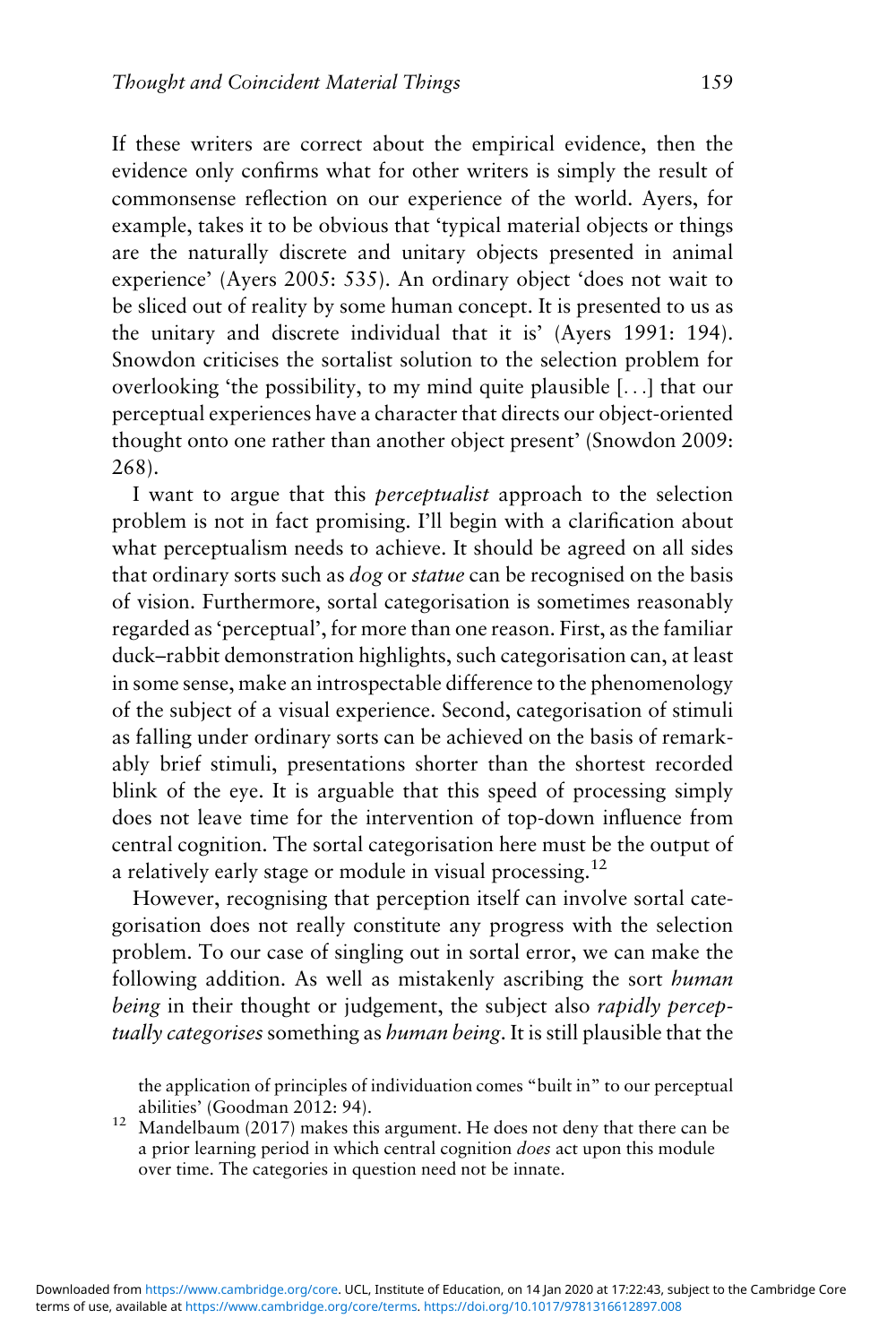subject can single out the statue and not the hunk of clay as 'this'. If perception is somehow explaining the selectivity of thought here, then it is not because perceptual experience itself is correctly categorising the object of thought.

So how then could perception solve the selection problem? It would have to be the case that perception can somehow present, for attention and demonstrative singling out as 'this', some objects, but not others, in the field of view. There is plenty of evidence that relatively early visual processing can in some ways do just this. Studies of automatic spread of attention, $13$  amodal completion $14$  and multiple objecttracking<sup>15</sup> demonstrate that certain objects can be privileged as potential objects of attention and singling out. The question is: which objects? This is a matter of ongoing research, but the evidence is that the visual system tends to select whole three-dimensional objects, rather than just the visible portions of their surfaces. More specifically these are things with cohesiveness, boundaries and continuous spatiotemporal trajectories.<sup>16</sup>

It follows that vision alone can forestall some of the ambiguity that sortal concepts have traditionally been invoked to resolve. In a typical situation, a demonstrative used in response to visually presented things will not pick out a mere pattern of light, a visible part of a surface, let alone some gerrymandered fusion of arbitrary objects. One's attention will have been drawn by some whole object.

But what does not follow from this, nor from any study of which I am aware, is that vision would select between the statue and the hunk of clay. Both of these objects are cohesive, bounded objects with continuous spatio-temporal trajectories. Both objects meet the ordinary conditions for selection by the visual system. Indeed, they exactly share their place, shape, orientation, motion, colour, texture and every other cue available to vision. Of course, the hunk of clay, but the not the statue, could persist extruded into a filament too fine to see or flattened into a huge flat shape whose boundaries outrun the thinker's field of view. The problem is that when coincident with the statue, the hunk of

individual cohesive, bounded 'bodies' in this sense are primary objects of vision, and not just objects for conceptual thought. See Scholl et al. 2001 for a study of the role of properties such as physical connectedness in attracting object-based attention.

<sup>&</sup>lt;sup>13</sup> Duncan 1984; Scholl 2002. <sup>14</sup> Driver et al. 2002. <sup>15</sup> Scholl et al. 2001. <sup>16</sup> See Burge 2010: 437–71 for a wide-ranging review of the evidence that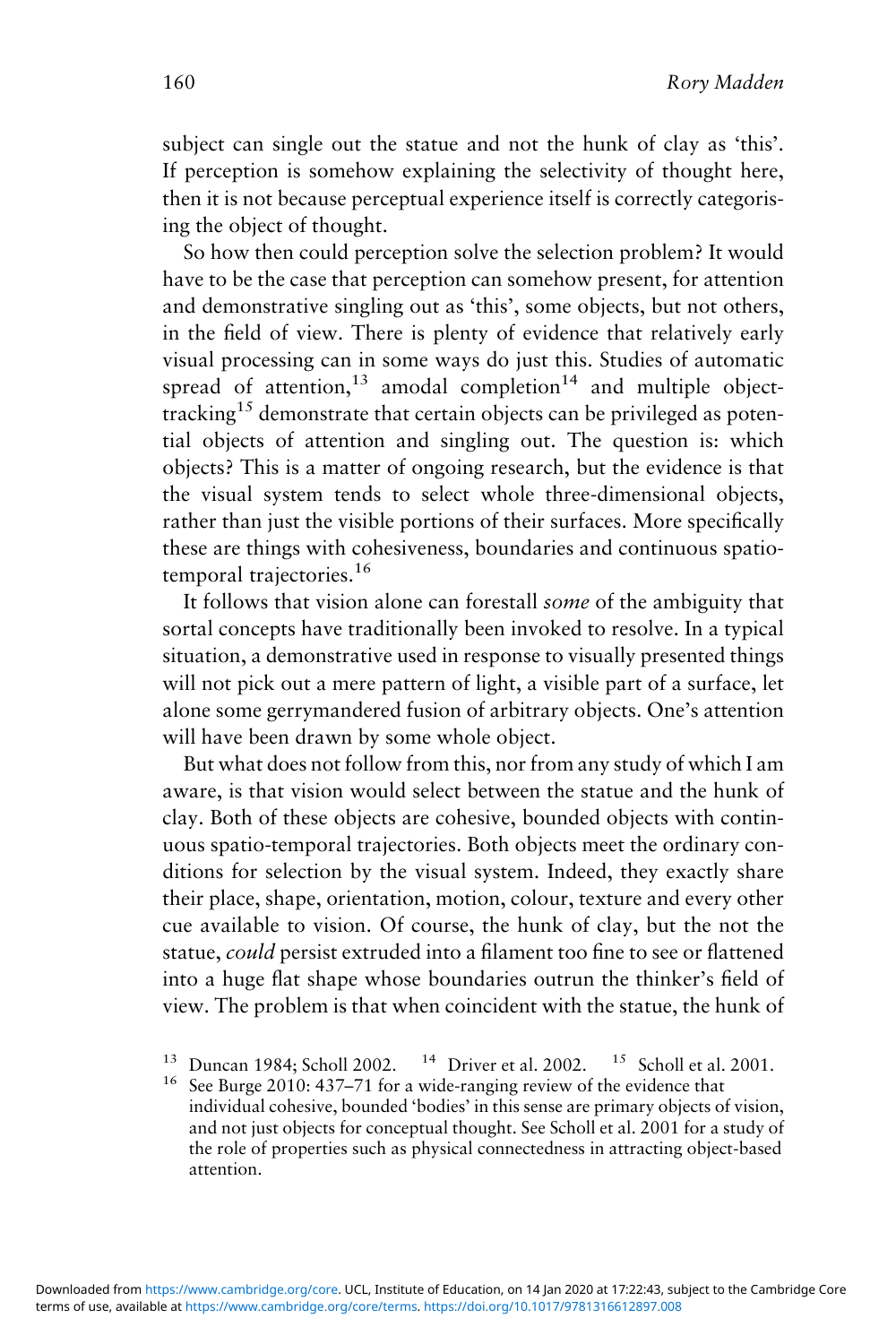clay meets the conditions for visual selection, and it does so precisely as well as the statue.

Dickie makes a brief attempt to support the idea that vision selects one rather than another of a pair of coincident material things:

[It] is if, but only if, you are attending to the piece of metal of which the chair is made, rather than to the chair itself, that your attentional link will remain intact through a change that the piece of metal but not the chair survives. (Dickie 2011:  $41$ )<sup>17</sup>

This may be right. But it is hardly evidence that visual processing is attuned to only the piece of metal before the chair is destroyed. The alternative, and more natural reading, is that the thinker in this situation is interested in the piece of metal, which is recognisably still present, so they keep on looking at it. It is a perfectly ordinary case of pre-perceptual orientation and maintenance of attention by a subject's practical interests in a certain kind of thing. It is not evidence that the visual system was only ever locked on to the piece of metal.

Here is an analogy to reinforce the point. Suppose that one is very interested in blackbirds and not at all interested in thrushes. One sees from a great distance what one takes to be a single blackbird but which is in fact a blackbird and a thrush very closely circling each other. The pair then come close enough to be told apart by vision and the thrush flies off. One's eyes stays firmly on the blackbird. Given your sustained overriding interest in blackbirds, there is perhaps some slight plausibility to the suggestion that your thought 'this' was focused on the blackbird all along. But what does not seem at all plausible is that your maintaining firm attention on the blackbird after they go their separate ways in any way supports the view that your visual system was uniquely locked on to the blackbird before they went their separate ways. The two birds were just visually indiscriminable at that stage.

So, as it seems to me, the perfect visual indistinguishability of the statue and the hunk of clay make a perceptualist solution to the

<sup>17</sup> Campbell also offers only brief comments along the same lines as Dickie (Campbell 2002: 70, 75). Goodman (2012) suggests that our perceptual systems resolve statue–clay ambiguity and part–whole ambiguity but then, like Dickie, presents evidence relevant only to the resolution of part–whole ambiguity. The explanation for the sketchy character of these writers' comments about the statue–clay selection problem may simply be that these writers are in fact inclined to the monist position, according to which there is no problem here to be solved.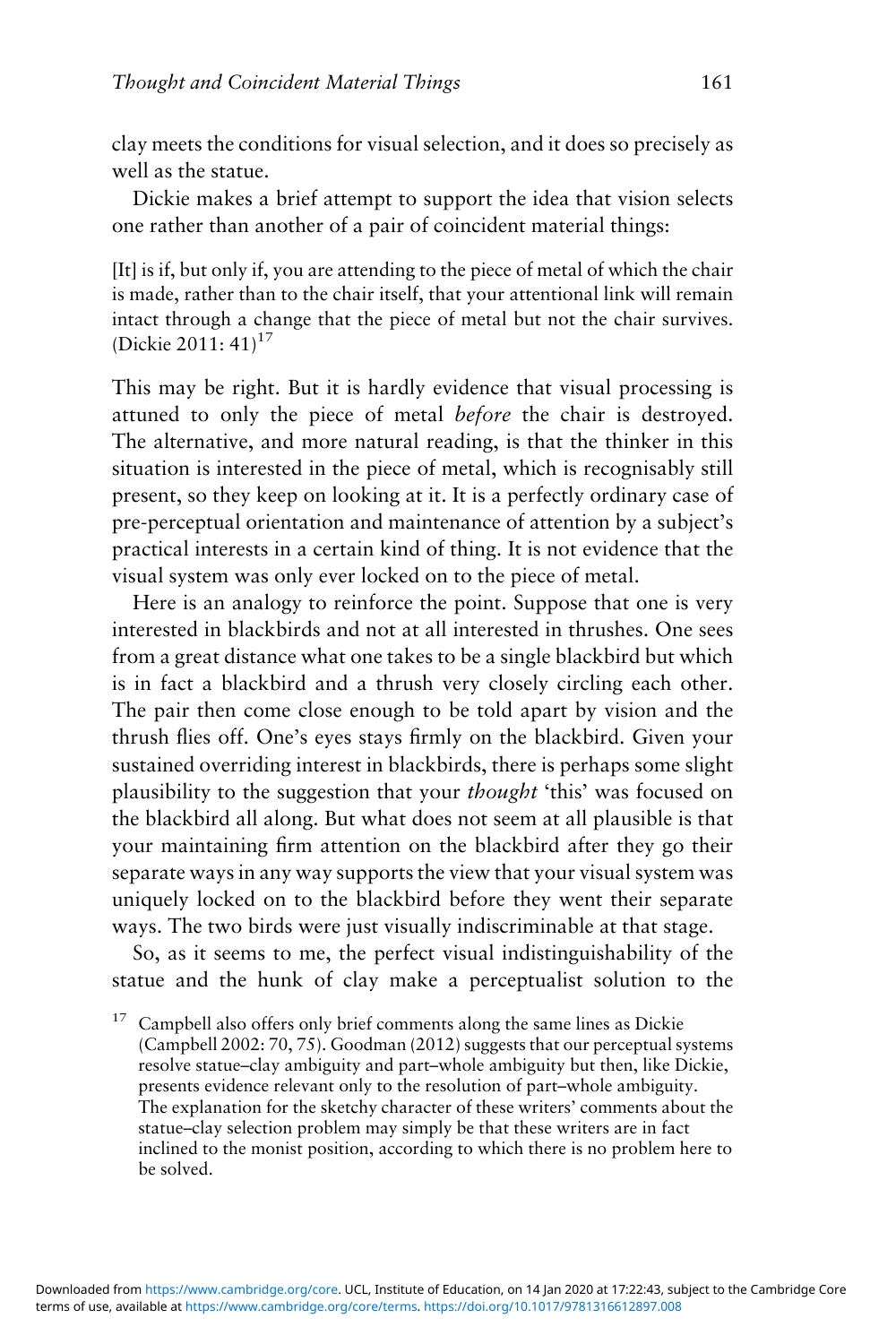pluralist's selection problem extremely unlikely. The pluralist should look elsewhere.

But before leaving perception behind, the pluralist ought to face up to the question: what does the subject see in a case of material coincidence?

When faced with a statue in normal viewing conditions, one would pre-theoretically take oneself to be seeing a single thing (and its parts). That's how one might innocently describe one's situation. Can the pluralist respect this appearance? The difficulty just noted is that the two material things are equals as far as the visual system is concerned; it is hard to justify the claim that vision presents just the statue or just the hunk of clay.

One way then for the pluralist to validate the appearance that there is a single object seen is by finding some third object, distinct from either the statue and the hunk of clay, to be the single thing seen. How might this go? The way in which vision scientists write of 'visual objects' sometimes suggests that these segmentations of the visual field are not to be identified with ordinary material things in the distal environment. They are in some sense subjective things, essentially related to vision.<sup>18</sup> For example, in the case just considered of the two distant birds, one might identify the object of vision with a single dot, a visual object distinct from either bird. Likewise, it might be suggested, in the case of the indistinguishable statue and the clay, one could claim that one indeed sees a single thing, but what one sees is a visual object.

I don't think that this is the way to go. First, it is completely unclear what a visual object in this metaphysical sense is supposed to be. A more intelligible notion of visual object would parallel the notion of an object of thought. The visual objects are not a special metaphysical category of subjective objects but simply whichever things vision selects, just as an object of thought is anything thought about. These could be things of quite different sorts: rainbows, holograms, shadows, as well as material things. Second, if the cost of securing the intuitive claim that one sees only one object is that underlying ordinary things like statues and human beings are strictly speaking invisible in perfectly normal viewing conditions, then perhaps the pluralist would be better off giving up the claim that one sees only one thing.

<sup>18</sup> For examples of such suggestions about visual objects, see Wolfe and Bennett 1997 and Pylyshyn 2000, 2001.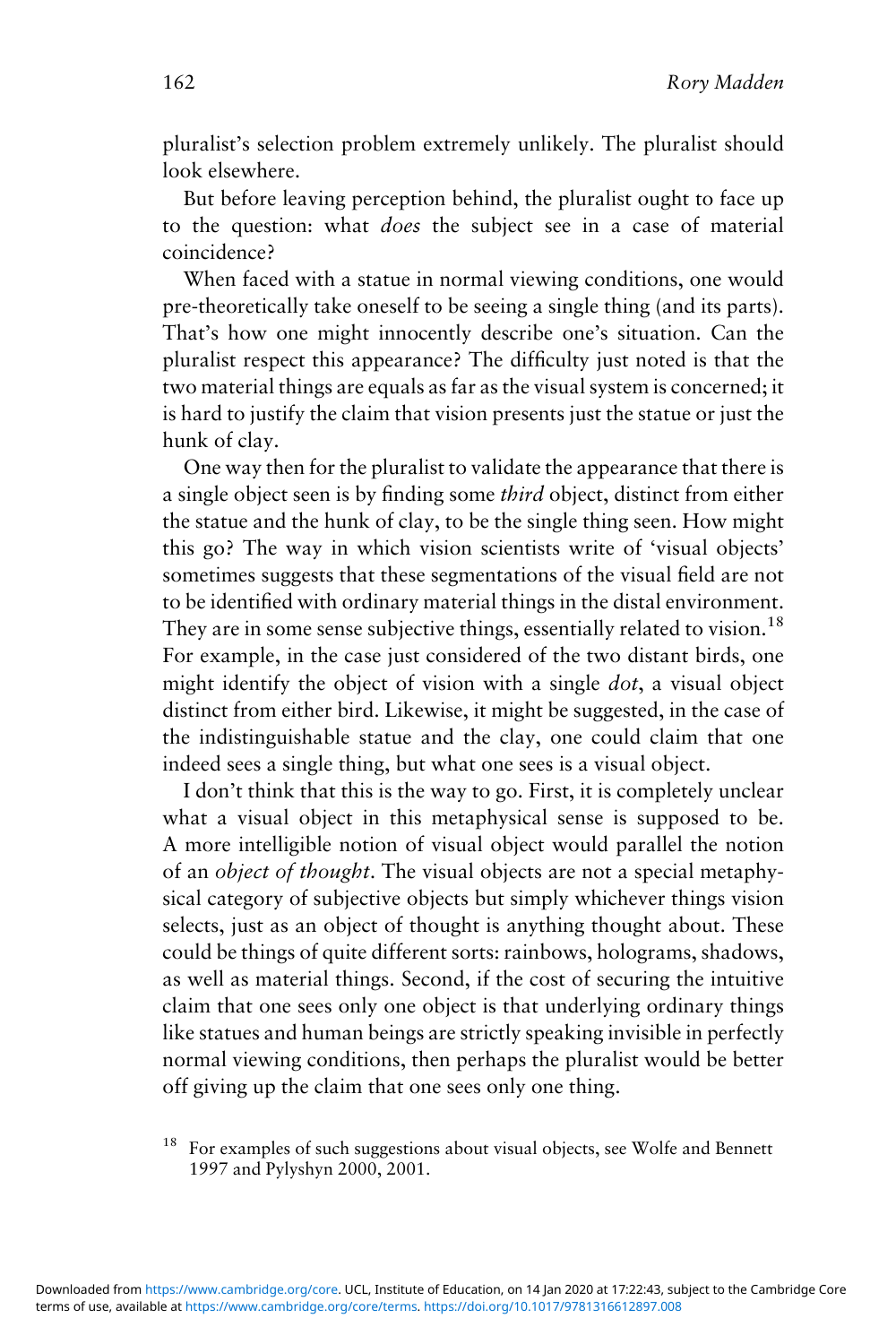So, the following is the optimal pluralist claim about vision in the statue–clay case. It is not the case that one sees no material thing, and it is not the case that one sees only one material thing. One sees two material things. This is counterintuitive; it is not how a viewer would describe their situation pre-theoretically. But the viewer's impression that there is only one object to be seen receives a ready explanation from the pluralist. The two objects are entirely indistinguishable by vision.

A corresponding pre-theoretical appearance concerns not just our visual situation but our conceptual situation.When faced with a statue in normal conditions, it does not only seem to one as if one is seeing a single object; it also seems to one as if one's visual experience alone enables one to select an object in thought, to single it out as 'this'. There seems to be a purely experiential basis for selection of object of thought. The pluralist must now concede that this appearance too is mistaken. Given the double visual presentation of objects in the case of ordinary material things, perhaps the only clear examples of objects genuinely selected for thought on the basis of visual selection alone will be purely optical objects, like rainbows or holograms, that do not coincide with hunks of matter.

The puzzle then is to explain what else *does* enable singling out of ordinary material objects in simple demonstrative thought. One has no introspectable sense of engaging in any further act of selection over and above simply looking at a thing. But without uncovering a decent explanation, the pluralist will find it hard to sideline convincingly the more obvious monist explanation of why things seem this way: that vision seems to be enough to enable one to select an object of demonstrative thought because it is enough; there is really only one material thing there to see and think about.

#### Knowledge and Selection

Gareth Evans's position in Varieties of Reference is pluralist: 'a G may be able to share a position with a thing of a different kind: for instance a statue and a piece of clay' (Evans 1982: 107). But his position is also anti-sortalist: he observes that 'it does not appear to be true that demonstrative identification must be accompanied by a sortal which sets the boundaries of the thing in space and time'  $(1982: 178).$ <sup>19</sup> So,

<sup>19</sup> It should be noted that Evans does hold that possession of something called a 'fundamental Idea' of a material thing requires grasp of its sort (1982: 107).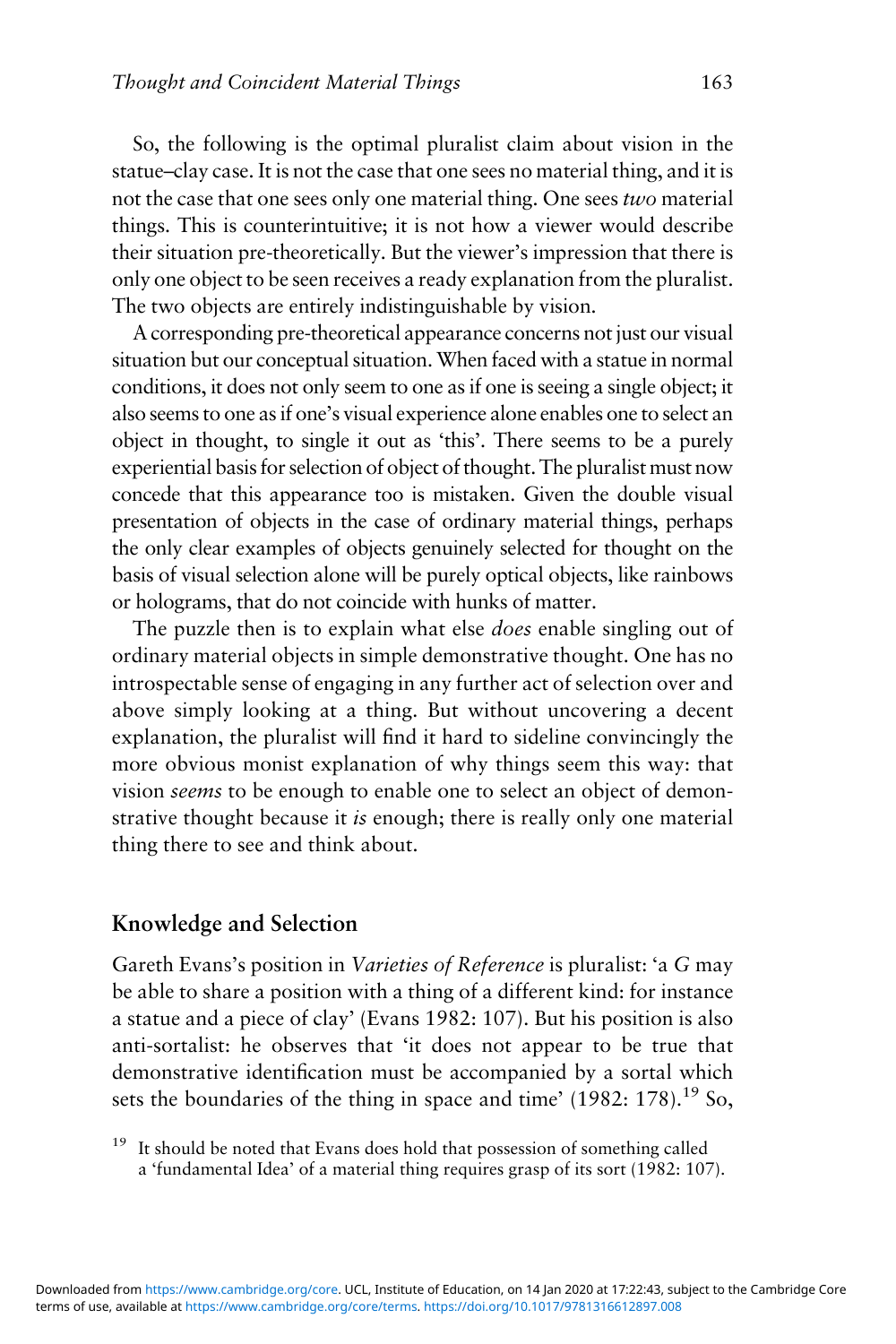one might wonder, what if anything does he have to say about the selection problem? He makes the following interesting, though undeveloped, remarks:

The idea of discovering the sort of a thing, identified demonstratively, would not make sense if there was not some ranking of sorts. As Trinculo goes along the beach and espies Caliban for the first time, he asks 'What is this?' It must be presumed that 'This is a living animal' is (at least) a better answer than 'This is a collection of molecules'. Similarly, when the fisherman wonders what he has at the end of his line, the answer'A statue' is a better answer than 'A piece of clay'. Since we seem to know this ranking, it is not important for us to enquire into its principles: a determinate answer can be given to the question 'What kind of thing is this?' provided a definitely extended object is indicated and such an indication does not by itself presuppose any sortal. (Evans 1982: 178–9)

Let *material constitutee* be the transcategorial sort subsuming the categories animal, plant, functional artefact, material work of art ... but not hunk of matter. Material constitutees are the ordinary things that, according to the pluralist, coincide with mere hunks of matter. Evans's suggestion, plausible as far as it goes, is that material constitutees in some sense 'outrank' hunks of matter as default objects of demonstrative identification in cases of sortal ignorance. But what could the 'principles' of this ranking be? What could explain the statue's dominance over the hunk of clay in this ranking?

A vague but true starting point for enquiring into the principles of this ranking is the observation that material constitutees are typically more interesting than hunks of matter. They are more interesting in more than one respect. Material constitutees are typically more interesting in the respect that there is literally more to learn about them than there is to learn about hunks of matter. While the statue and the hunk of clay share many properties – shape, colour, solidity, matter – the statue has in addition a further broad range of qualities appropriate to its sort, such as its value, artistic genre and style. The hunk of clay has no similarly broad range of further qualities proprietary to its sort. There is plausibly a similar asymmetry between the sorts *human being* 

A fundamental Idea of a thing is a way of thinking of the thing in terms of the features which in fact metaphysically ground its distinctness from all other things (1982: §4.4). Evans's (correct) view is that a demonstrative identification need not be a fundamental Idea in this sense.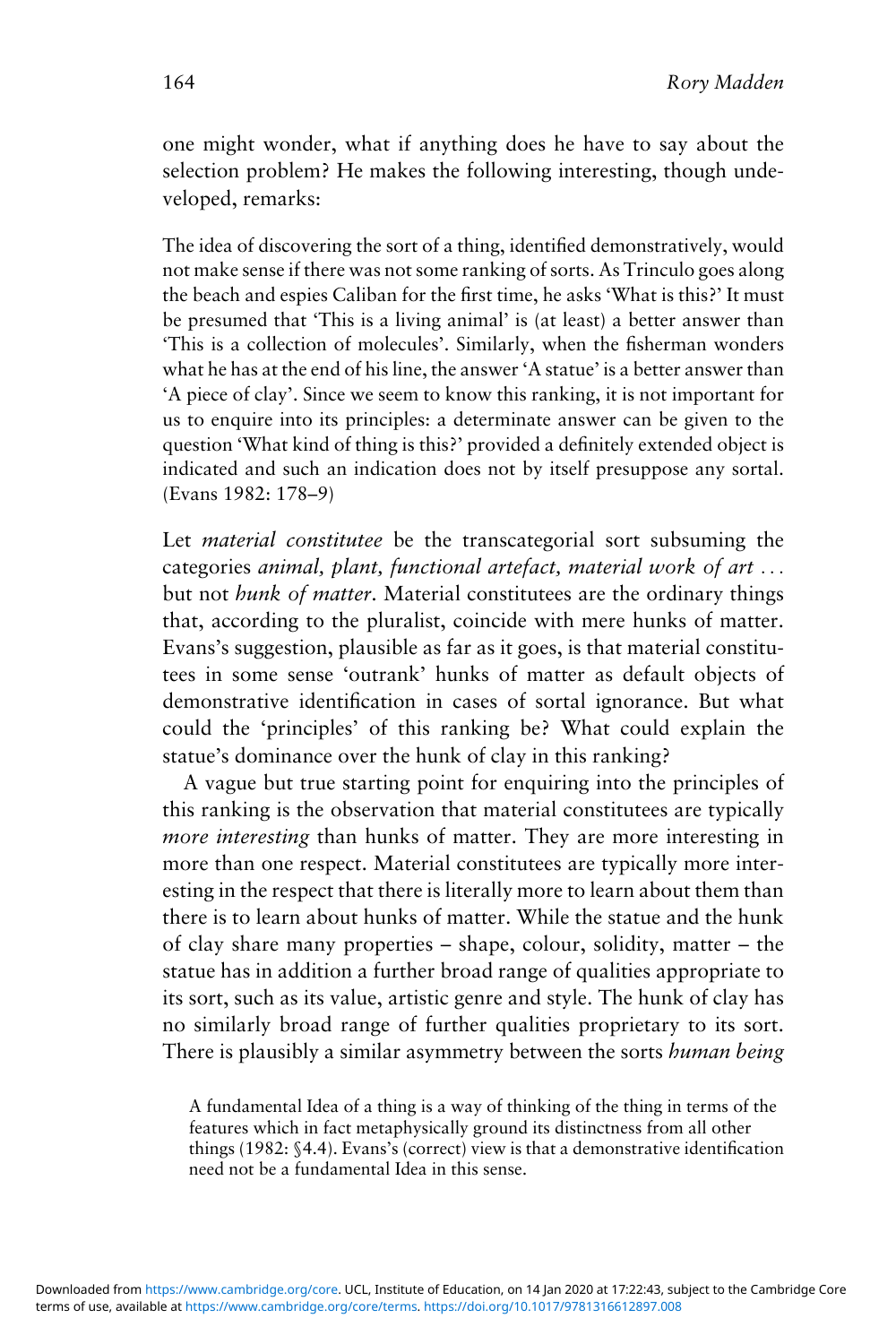and body. Both are warm fleshy objects of a certain spatial form. But the human being has, in addition, a further range of biological and psychological features: the human being, but not its body, eats, socialises, sleeps, perceives and thinks.<sup>20</sup>

Even if one is sceptical about the quantitative claim that material constitutees have more character than hunks of matter, it can hardly be doubted that the particular character of material constitutees makes them of far greater interest to us than hunks of matter. Our practical interests are largely focused upon such things – above all, our fellow human beings, but also our various pets, plants, tools, gadgets and furniture. While the visual system is promiscuous, attracted to all sorts of bounded, cohesive material wholes and anything sufficiently visually similar to such wholes, our human practical interests are more particular.

I believe the task for the pluralist who wishes to solve the selection problem is to develop an account of thought content determination that somehow engages with these observations about our predominant interest in material constitutees.

A simple idea would be to develop a permissive variant of sortalism according to which thought about an object is focused by correct classification at the relatively high-level material constitutee. This level is higher than Lowe's categories of animal or artefact, but lower and more specific than the undiscriminating *material thing*. This variant promises to explain how even in a case of neutrality or error about whether the thing is, say, statue or human, one is nevertheless classifying it correctly at a level that distinguishes it from the hunk of matter.

The problem for this simple idea has already been raised: singling out seems compatible with mistakes or ignorance, even at such a high level. One can be neutral or mistaken about whether the thing that one is singling out in thought is a material constitutee: it could be a hologram, a shadow, an image moving on a screen.

Burke (1994: 610–14) makes the point that sortal concepts can differ in the breadth of the range of properties entailed by their satisfaction. He makes the point in the course of developing his 'dominant sortals' version of monism, on which the statue dominates *out of existence* the pre-existing hunk of clay. My interest is in explaining what might be called the mere 'cognitive' dominance of the sort statue. See Fine 2003: 206–8 for more examples of properties proprietary to various sorts of what I am calling material constitutee.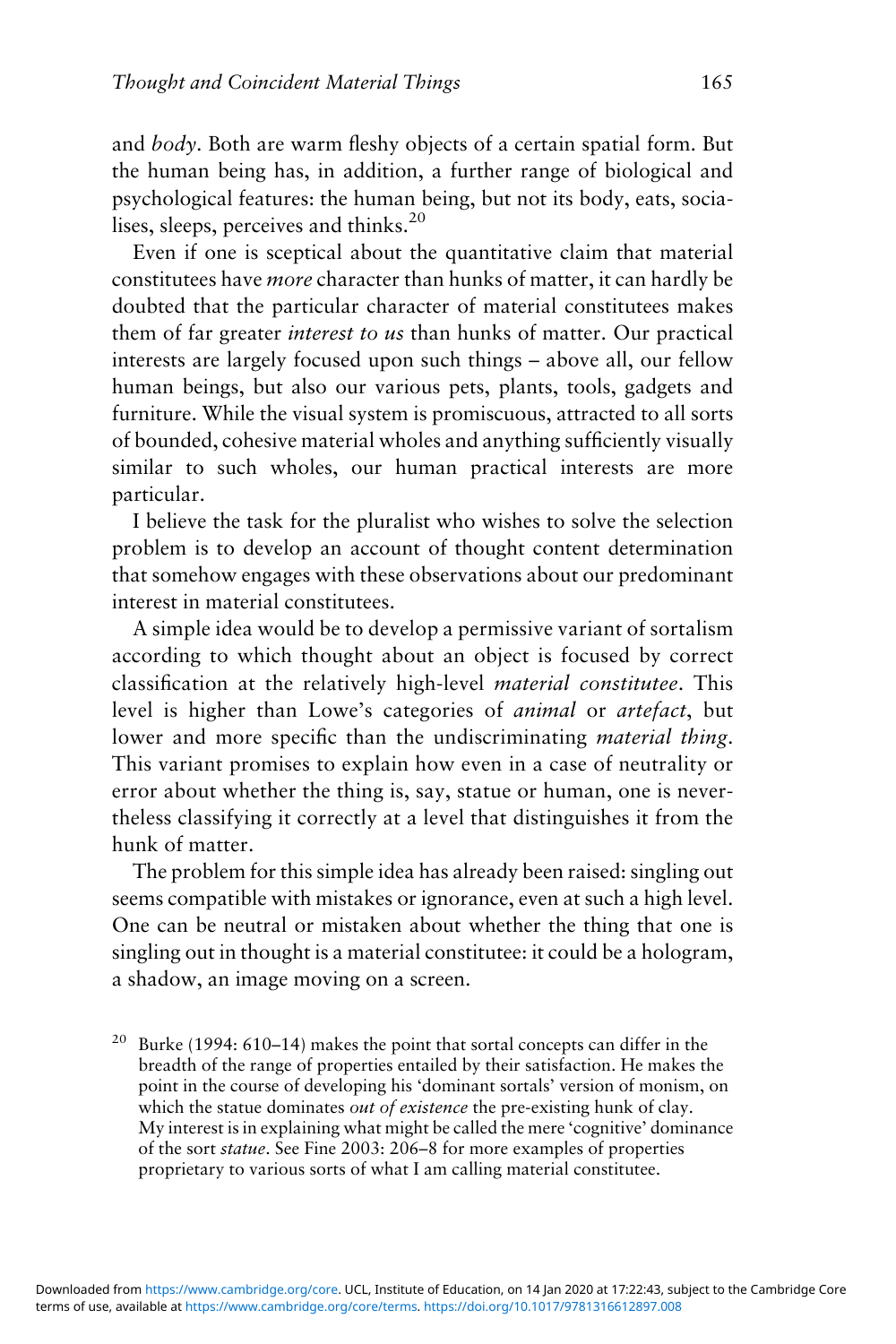In what follows, I shall defend a subtler theoretical vindication of Evans's 'ranking' by appealing to a principle of charity in the determination of thought content. According to such a principle, the right assignment of content to the thoughts of an individual or community is the assignment that best makes the thoughts overall truthful, errorfree, knowledgeable, rational, intelligible or in some other way virtuous.<sup>21</sup> This is not the place for a serious critical comparison of different charitable approaches to content determination. For present purposes, I am simply going to assume a certain plausible theory, to illustrate how the pluralist might theoretically account for determinate thought content while committing to neither sortalism nor perceptualism. The particular charitable theory I shall assume is an epistemic theory, recently defended by Williamson. According to this theory, the right assignment of thought content is the assignment that max*imises knowledge*.<sup>22</sup> This theory has the advantage over a simple truthmaximising theory that it rules out various 'crazy' assignments that ascribe to a thinker accidentally true thoughts about things that all lie beyond the awareness of the thinker.

An immediately appealing feature of the epistemic theory is this. It is not entailed that a thinker must have any particular piece of knowledge about the object of thought. Error or ignorance in any particular

- $21$  See Davidson 1984 and Lewis 1974 for classic statements of charity-based
- theories of content. <sup>22</sup> 'Given the central role of knowledge in intelligent life, the intimate relation between knowledge and reference is hardly surprising. Reference maximizes knowledge because its role is to serve knowledge, not to impose any independent limitation on it' (Williamson 2007: 270). Other authors have defended closely related ideas. Evans's well-known proposal that the reference of a proper name is the 'dominant source of information' is closely related to a knowledgemaximising principle: Evans defines information in terms of causal relations'apt for producing knowledge' (Evans 1973: 15). The theme is elaborated by McDowell in a discussion of interpretation: 'One cannot intelligibly regard a person as having a belief about a particular concrete object if one cannot see him as having been exposed to the causal influence of the object in ways suitable for the acquisition of information (or misinformation) about it' (McDowell 1977: 136). Brewer argues that the 'process of making sense of what people are talking about is constrained precisely by considerations of what they have knowledge about' (Brewer 2000: 426). A more recent comparison is Recanati's (2012) view that the reference of 'mental files' is fixed what he calls 'epistemically rewarding relations', in effect ways of coming to know about the referents. Dickie's recent theory (2015) that the object of a body of beliefs is the object that renders the beliefs 'justified' and 'non-luckily true' studiously avoids appeal to knowledge but will obviously deliver similar results.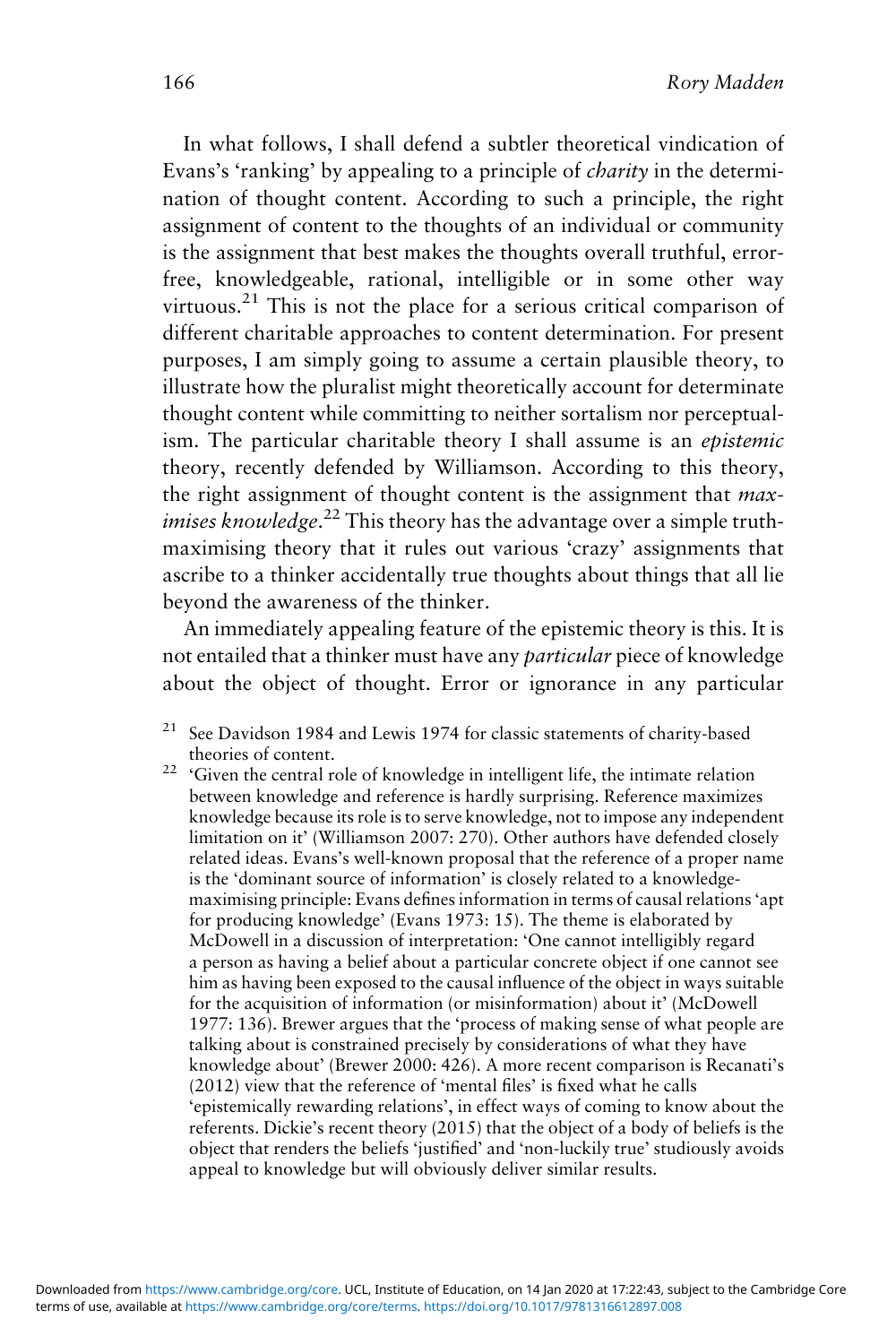respect – even serious classificatory error or ignorance – can in principle be compensated by the attribution of other knowledge about the object, so long as knowledge is maximised overall. To illustrate this feature, stay with the case where the subject thinks about a visible hologram as 'this' while wrongly taking it to be a material statue. Although the thinker lacks classificatory knowledge of the thing, the thinker does still have a rich channel of knowledge of the thing: the thinker is in a position to know a range of its visible properties, such as its location and colour. Assignment of the hologram to 'this' is therefore the assignment that maximises the subject's knowledge in this situation of sortal ignorance. This assigns plenty of visually based knowledge, and there is no better candidate.

The epistemic approach also predicts the difficulty in finding intuitive cases of a thinker singling out an abstract object in a situation of sortal ignorance, and hence why sortalism has more plausibility when restricted to thought about such objects. How? The ways in which one can come to know various truths about a set or a number typically involve operations or inferences resting essentially on the premise that the thing in question is indeed a set or a number. So, typically, if one doesn't know that the thing is a set or a number, then one won't be in a position to know anything about it. Correspondingly, it is implausible to suppose that one's thought might have selected it. In contrast, one can be linked to things in space and time by perceptual channels of knowledge that do not rest upon knowledge of sort. $^{23}$ 

Let us return now to the troublesome case of coinciding material things in a case of sortal ignorance. Visual knowledge channels alone could ground thought about the hologram in sortal ignorance, because in that case there was no second competitor candidate sharing the visual appearance of the hologram. There was a single epistemic best

<sup>23</sup> Perhaps there is room to claim that *testimony* is a potential back-up channel for knowledge of abstracta in a situation of sortal ignorance. Suppose a hearer is told by a speaker, 'it has 256 members'. The speaker is talking knowledgeably about a set but the hearer wrongly believes on the basis of some confusion that the thing being talked about is a learned society with 256 members. There is no such society. The hearer takes themselves to agree to what the speaker said. But would the assignment of the set as object of the thinker's subsequent use of 'it has 256 members' ascribe to the thinker knowledge of the set in this situation of sortal confusion? I wouldn't want to insist that it doesn't, but it is certainly not clear that it does. It is correspondingly unclear, as the epistemic approach predicts, whether the thinker really has anything in mind as object of thought.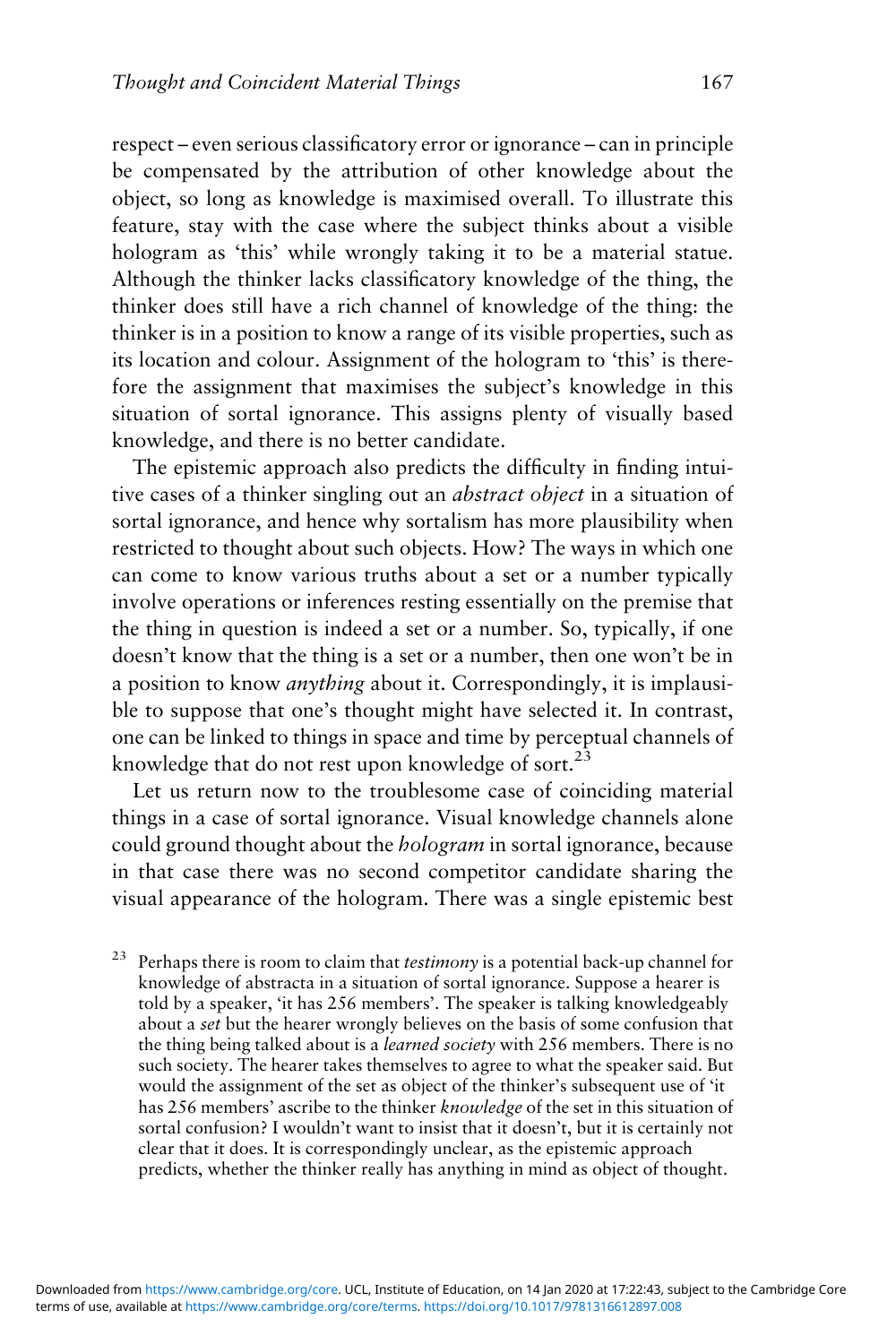candidate. The troublesome difference is that the statue and the hunk of clay are tied as potential objects of purely visually based knowledge. And since the thinker is mistaken about sort, taking the statue to be a motionless human being, the thinker also fails to have beliefs ascribing sort-proprietary qualities, such as artistic genre, which might otherwise promise to make the statue the candidate that maximises the thinker's knowledge.

Even if we do not make correct high-level classification a universally necessary condition of thought, could we not in this case appeal to the thinker's knowledge of the statue that it is a material constitutee? This strategy is difficult to execute. First, we can reasonably stipulate that thinker does not possess the abstract theoretical concept material constitutee, without diminishing the plausibility of the view that the thinker's use of 'that' defaults to the statue not the hunk of clay. But let us suppose that the thinker does, perhaps tacitly, think a thought ascribing the category material constitutee. Does the thinker know of the statue that it is a material constitutee? In the case of sortal neutrality, where the thinker looks at the mystery object on the mantelpiece, it is possible that the thinker with the concept could know that is a material constitutee on the basis of knowing that it is either an animal, or an artefact, or ... But in our case of sortal error, the question of how the thinker is supposed to know of the statue that it is a material constitutee is more problematic. On assignment of the statue to the thinker's use of 'that', the thought 'that is a material constitutee' will rest upon the false lemma that 'that is a human being'. It is commonly thought that knowledge cannot be derived from a false premise in this way.

Similar problems beset versions of the strategy that try to appeal to the thinker's knowledge, not of the sort material constitutee as such, but instead of a modal or dispositional property that distinguishes material constitutees of different sorts from hunks of matter, such as would be destroyed by flattening. First, we could stipulate that the thinker does not in fact engage in any such counterfactual speculations. But even if the thinker does, the thinker's basis for ascribing the property to the statue would again be the false premise that it is a human being. If that falsehood is the subject's sole basis for the belief that it would be destroyed by flattening, then it is not very plausible that the belief amounts to knowledge.

One might respond to these problems by questioning the operative 'no false lemmas' requirement for knowledge. Newton's law of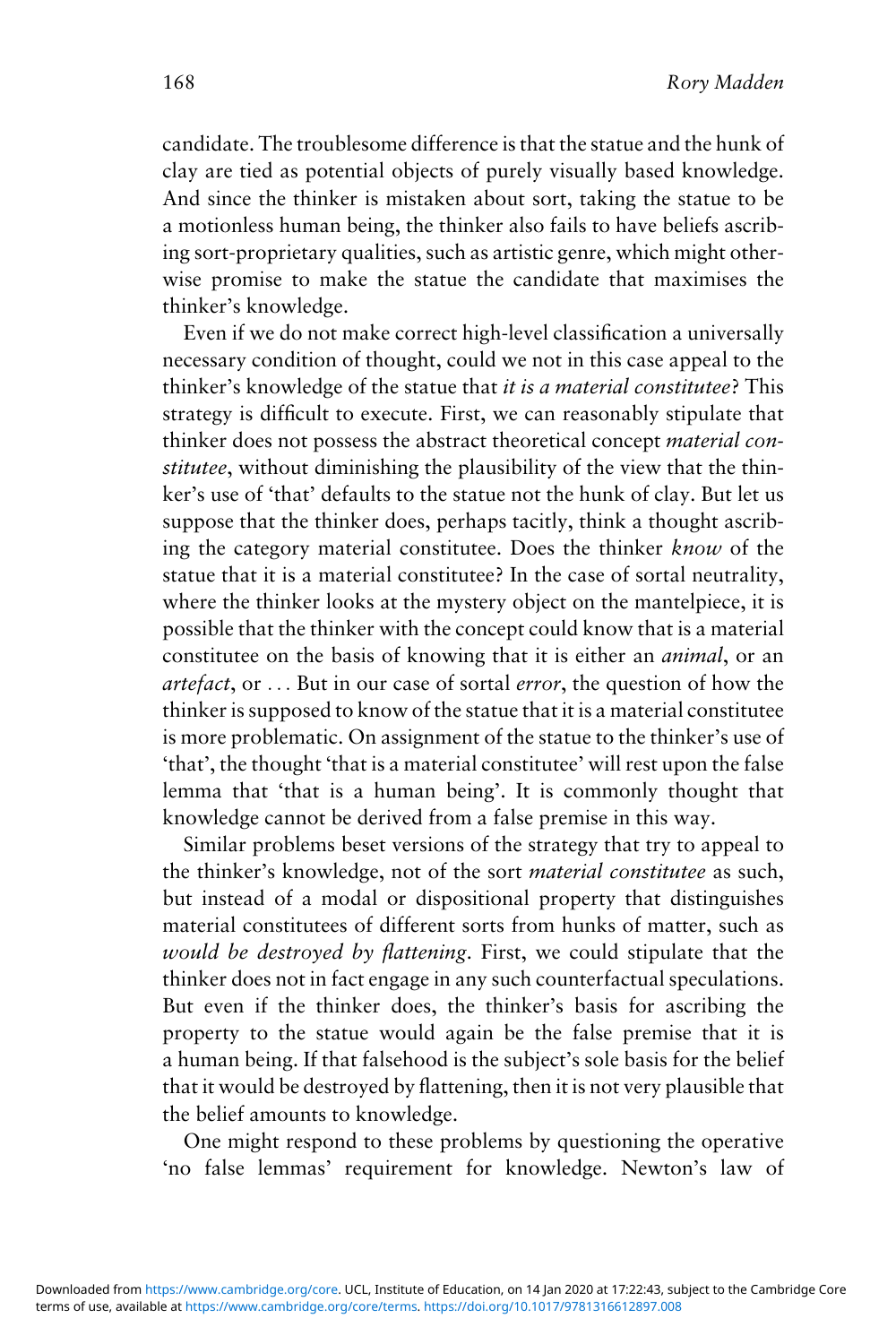gravitation is false but, arguably, astronomers were able to come to know facts on its basis, such as the approximate times of solar eclipses. The general point is that, under the right circumstances, a falsehood can still be a reliable or safe basis for forming certain beliefs. One might apply the point here. Although the belief 'this is a material constitutee' is based on the false belief that 'this is a human being', the assignment of the statue to 'this' would still ascribe a quite safely true belief 'this is a material constitutee'. The subject could not easily have been mistaken about that. So perhaps the thinker does have knowledge that discriminates between the statue and the hunk of clay.

Unfortunately for this response, the capacity of the thinker to single out the statue seems robust under variations of the case that would make such putatively discriminating beliefs unsafe. Suppose that the statue which the thinker mistakes for a human being is in a crowd of very similar looking humanoid holograms. Although assignment of the statue to 'this' makes the belief 'this is a material constitutee' true, the basis for the subject's belief – taking at face value a human-like appearance – could in these circumstances very easily have led the subject instead to form a false belief expressible by 'this is a material constitutee'. In the presence of all these nearby immaterial dead ringers, the subject doesn't know of any object present that it is a material constitutee. But the thinker can still single out the statue in thought.

How then to proceed? The pluralist might reply that these problems in explaining the determinacy of thought should be blamed upon the epistemic approach to content determination rather than the view that material things can coincide. It might be thought that we just should look for a different approach to content determination.<sup>24</sup>

This would be the wrong reaction. So far, the discussion has assumed that the right assignment of object to a particular token episode of demonstrative thought is the assignment that maximises the knowledge possessed by the thinker during that very episode. But charity-based or interpretationist approaches to content determination are typically more holistic. The unit of interpretation is typically taken to be something larger than a single episode of thought.

<sup>24</sup> McGlynn 2012 objects to Williamson's knowledge maximisation theory with examples somewhat like the one just given, in which it seems that demonstrative reference persists although knowledge is undercut.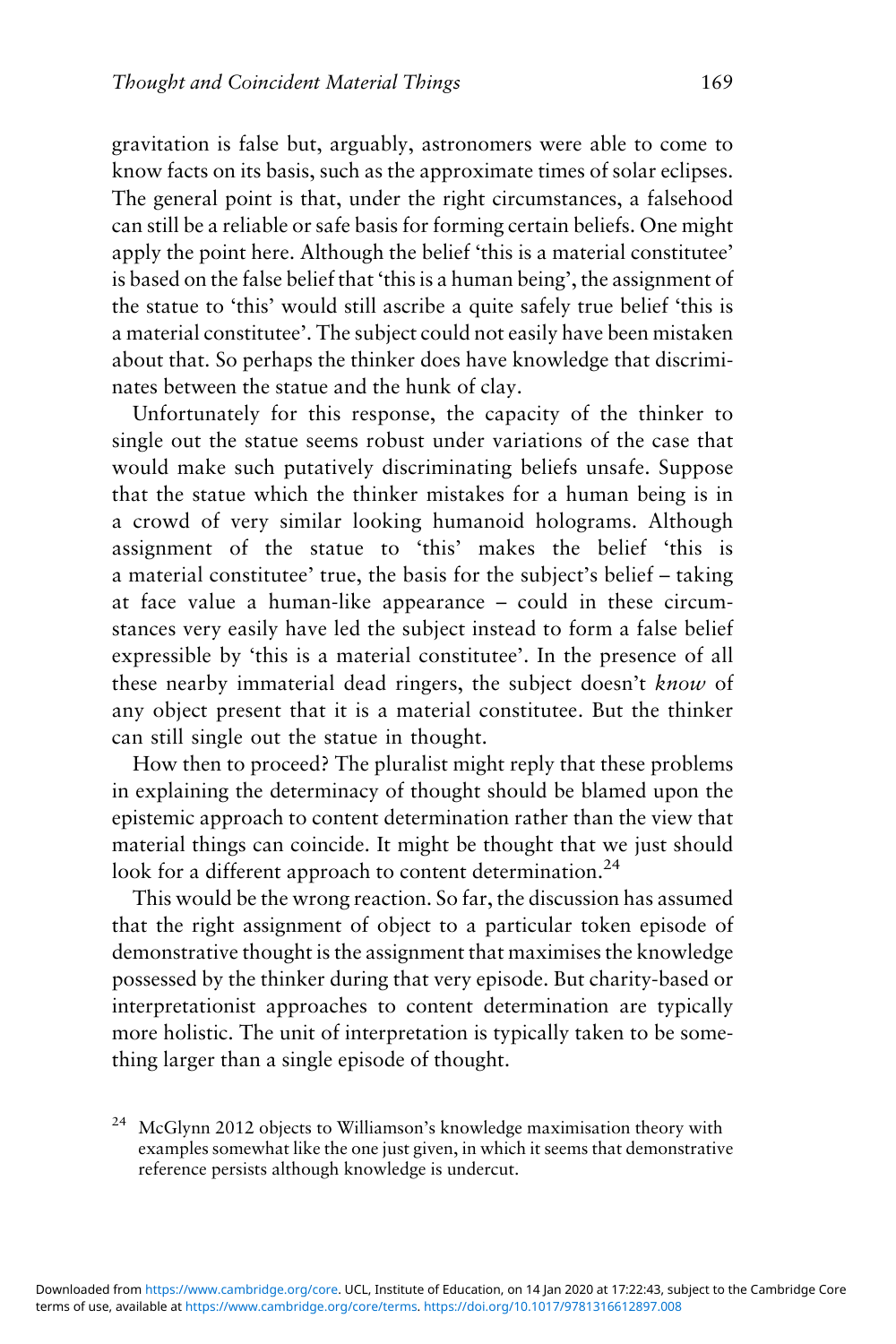If so, then when it comes to context-sensitive types of thought, like perceptual demonstrative thought, we are not forced to hope that for each episode of thought, we can find an object of thought that maximises the thinker's knowledge during that episode. Rather we can look at a much wider range of episodes, in the life of the individual creature, or community, and assign to the thought type a context-independent rule or character, which determines for each episode of that type the object of the episode of thought, in a way that maximises knowledge overall across the whole range of such episodes.

I believe that this is one way (perhaps not the only way) that a theory of thought determination can engage with the point that we human beings are commonly much more interested in material constitutees than hunks of matter. Although cases of sortal ignorance can happen, our perceptual demonstrative episodes are in a massively predominant range of cases responding to channels of knowledge of sort-proprietary properties of material constitutees, and not the coincident hunks of matter: our interests lead us to think a multitude of thoughts like 'that is alive', 'that is pretty', that isn't working properly', thoughts that do count as knowledge, but only on assignment of the material constitutee to 'that'. So, the epistemic best candidate rule of reference for that type of thought overall is plausibly the following: the object of an episode of perceptual demonstrative thought is the material constitutee perceptually selected. This is the assignment of reference rule to the perceptual demonstrative type of thought that, given our practical interests, maximises knowledge across the whole range of episodes of that type.<sup>25</sup>

So, in the case of demonstrative thought about one of two coincident material things in ignorance of its sort, knowledge maximisation can indirectly make the statue the object of thought even when the subject doesn't in that situation know anything about the statue that discriminates it from the hunk of clay. The subject only knows how it looks and where it is. The close proximity of immaterial dead ringers could undermine any other knowledge which on that occasion might promise to discriminate it from the hunk of clay. The statue is nevertheless

<sup>25</sup> A slightly less natural but even more epistemically charitable rule would be this: the object of an episode of perceptual demonstrative thought is the material constitutee perceptually selected, or, if no material constitutee is perceptually selected, whatever else is perceptually selected. This assignment tends to make episodes of demonstrative thought attempted on the basis of awareness of optical objects like holograms knowledgeable too.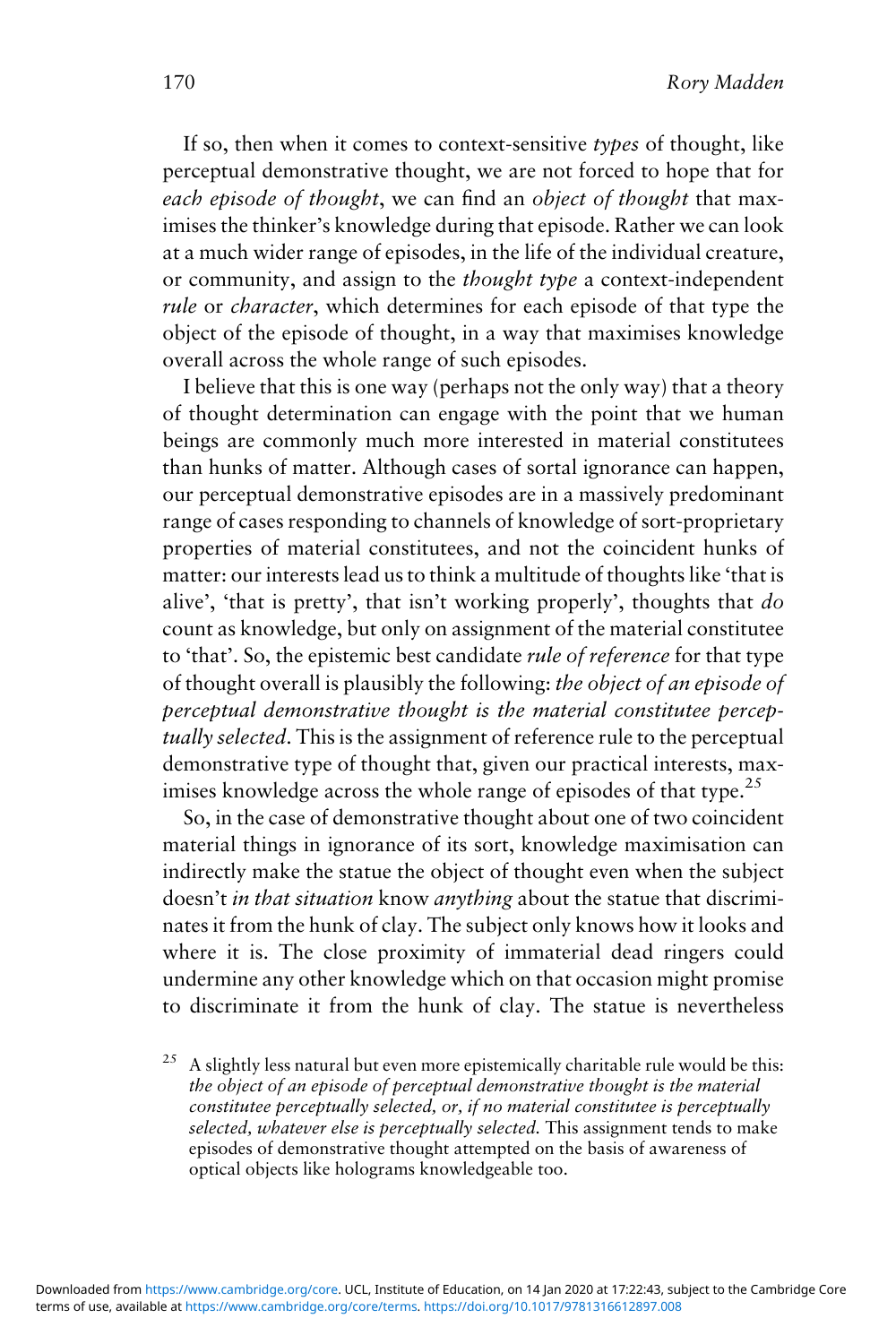rightly counted as the object of thought: it is the object determined by the rule that maximises knowledge overall across all episodes of that type of thought. The statue is the material constitutee perceived.

We have here a theoretical vindication of Evans's suggestion that statues or living organisms somehow outrank by default the associated hunks of matter in cases of demonstrative identification in sortal ignorance. Could this ranking be overturned? There are particular occasions on which a butcher or a scrap-metal merchant might be more interested in the hunk of matter than in the material constitutee. But given the predominance of human interest in material constitutees, the overall charitable reference rule for the perceptual demonstrative type remains focused on material constitutees, so the thinker on these occasions would need to employ some further act of conceptual selection to express his interests: 'the hunk of flesh here', 'the piece of metal making up this [a chair, say]'. It is hard to imagine a kind of organism that would not predominantly take an interest in material constitutees (in its conspecifics, predators and prey) but one can just about envisage a kind of totally solitary creature interested only in gathering hunks of edible matter of any form. Perhaps the default objects of perceptual demonstrative thought for such creatures would be hunks of matter. But we are not like that.

### Conclusion

I have sketched a solution to the selection problem for pluralism. It does not insist on correct sortal classification at any level of generality, nor does it claim that our perceptual systems alone suffice to select between coincident material things. It appeals to a general epistemic approach to the determination of thought content to explain why the statue is the default object of thought.

Note that, according to this solution, the thinker need not grasp the category material constitutee, despite its theoretical significance. The category is mentioned in stating the rule, but the thinker (as opposed to the theorist of content determination) need not grasp that this is the rule governing her thought. The factors that determine this to be the rule are factors largely 'outside the head' of the thinker on a given occasion of perceptual demonstrative thought: factors concerning the overall knowledge maximisation of a much wider range of episodes.